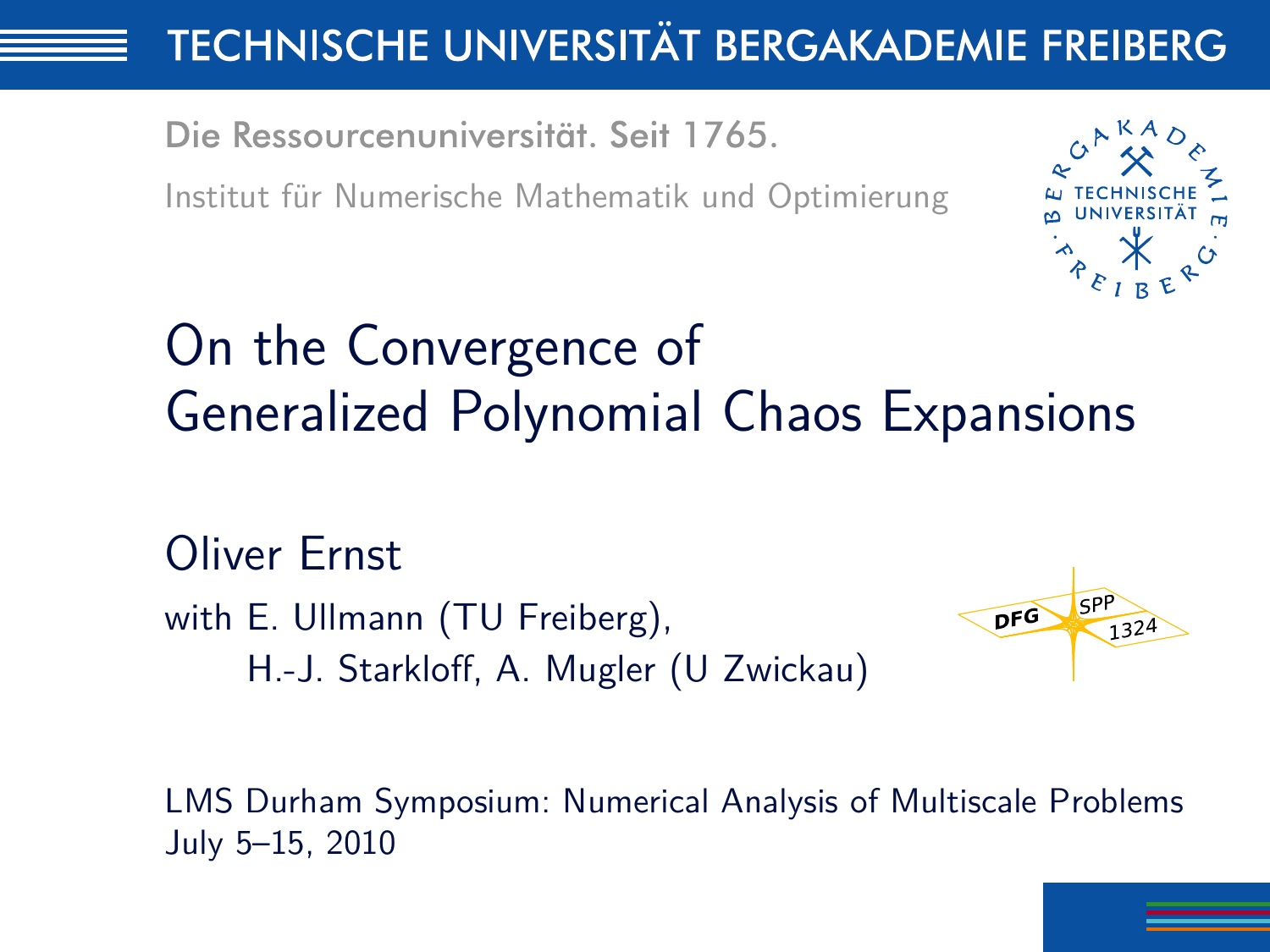

#### **[Background](#page-2-0)**

[The Cameron-Martin Theorem](#page-7-0)

[Polynomial Chaos Expansions](#page-11-0)

[Generalized Polynomial Chaos Expansions](#page-16-0)

**[Examples](#page-24-0)**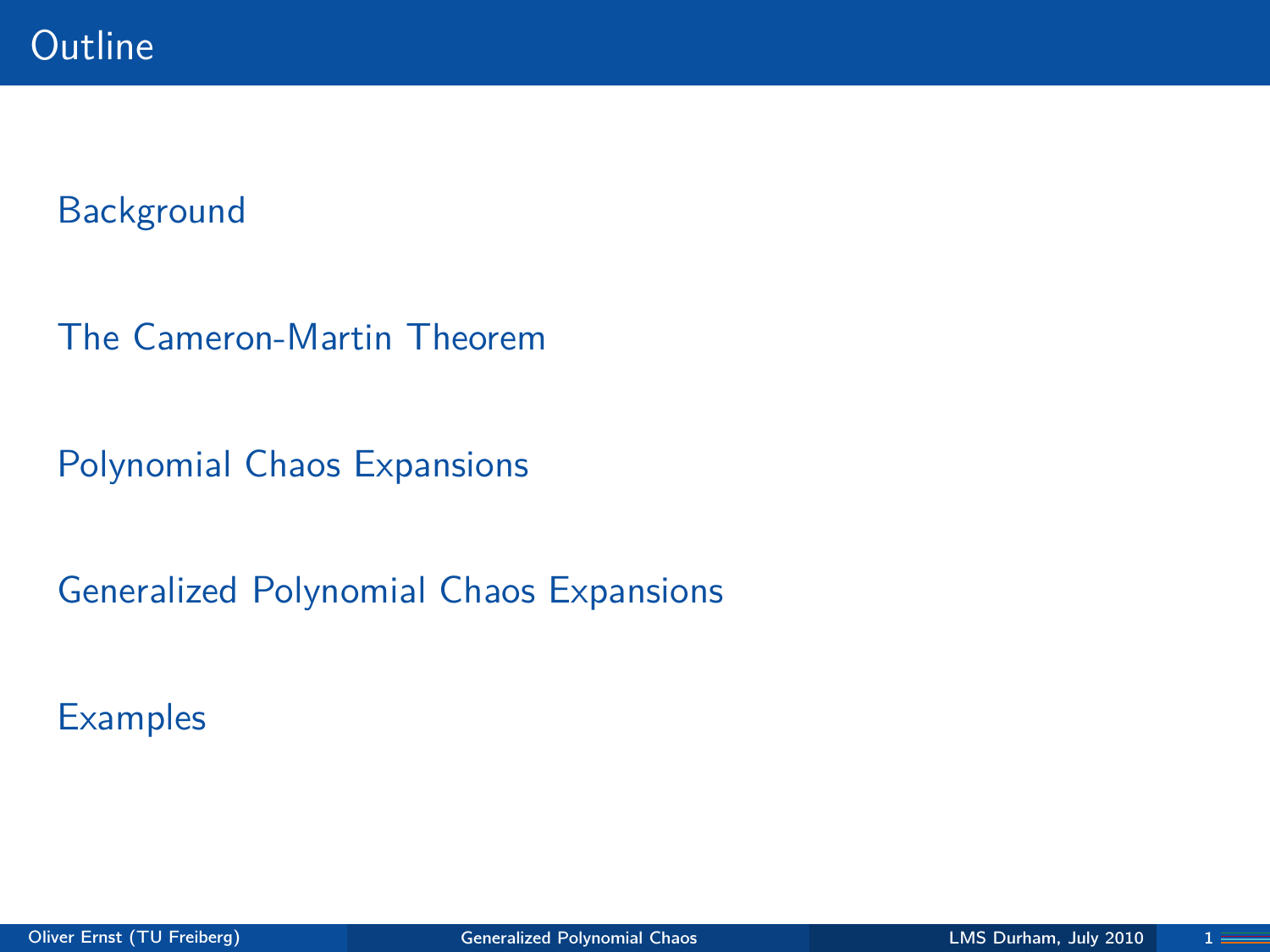## **Outline**

#### **[Background](#page-2-0)**

[The Cameron-Martin Theorem](#page-7-0)

[Polynomial Chaos Expansions](#page-11-0)

[Generalized Polynomial Chaos Expansions](#page-16-0)

<span id="page-2-0"></span>**[Examples](#page-24-0)**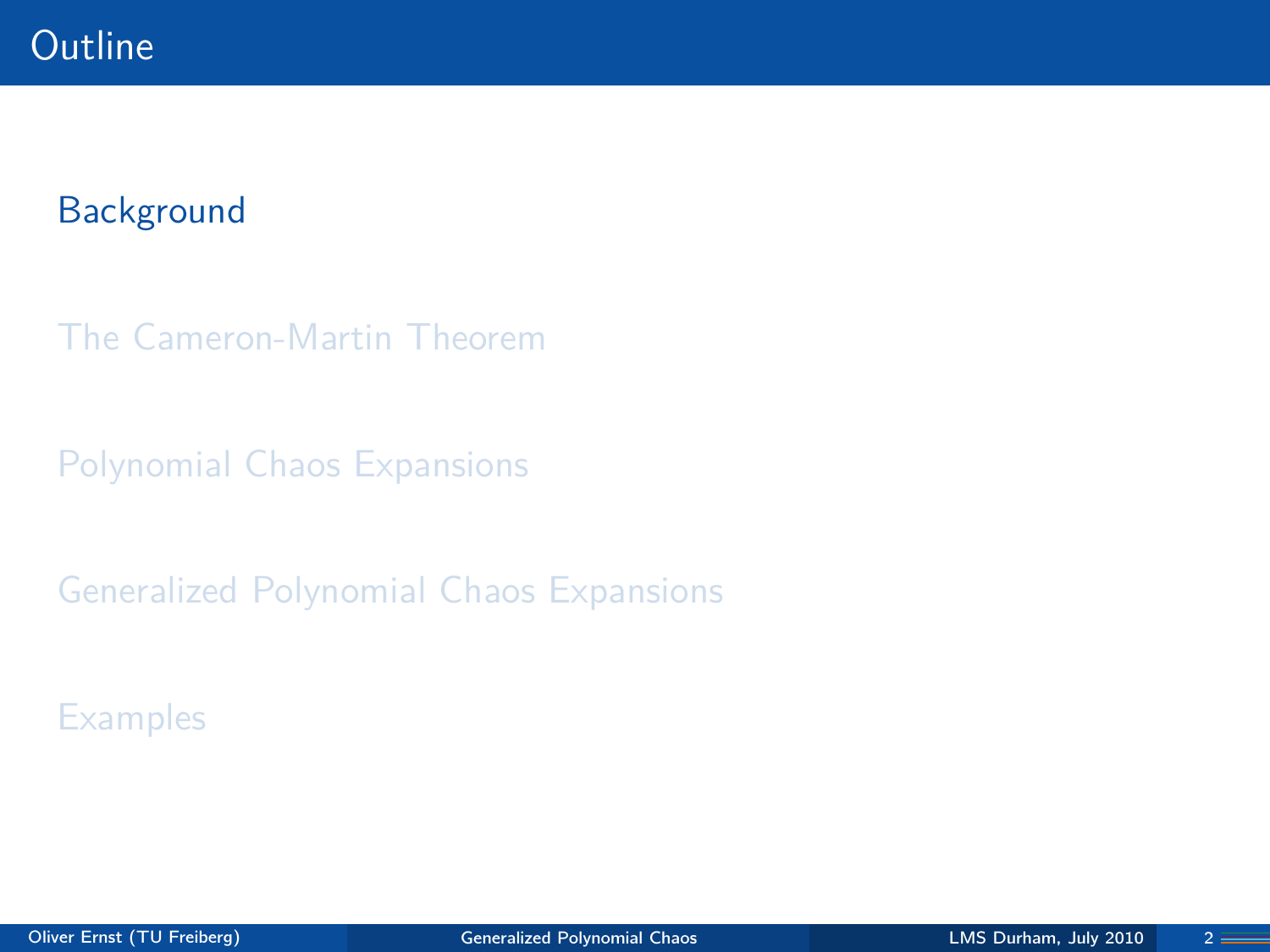- **[Wiener, 1920–1923] Mathematical analysis of Brownian motion.** Wiener process, Wiener measure, Wiener integral.
- $\blacksquare$  [Kolmogorov, 1933] Formalization of probability as measure theory
- **[Wiener, 1938] "The Homogeneous Chaos"** Attempt at modeling nonlinear phenomena in statistical mechanics, turbulence.
	- "homogeneous chaos": stationary random measure
	- polynomial chaoses through repeated (Wiener) integration
	- general stochastic processes approximated by (nonlinear) functionals of multidimensional Wiener process.
- [Cameron & Martin, 1947] Wiener-Hermite orthogonal expansion of 2nd order random processes
- $\blacksquare$  [Itô, 1953] Connection between Itô Integral, polynomial chaos expansion and expansions with multiple Wiener integrals. See also [Kallianpur, 1980].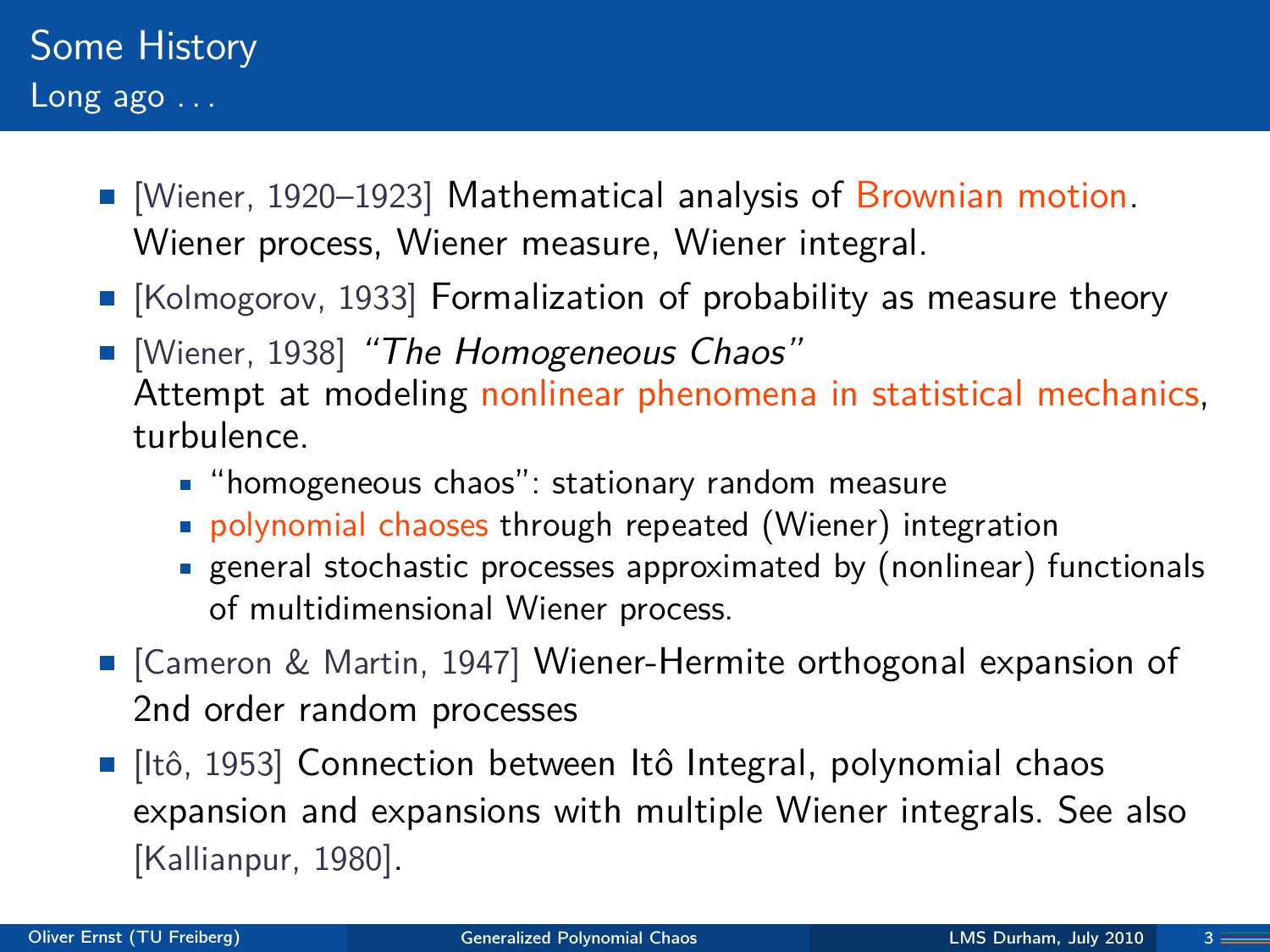**1980s: Uncertainty Quantification via Stochastic Finite Element Methods** PDEs with random data, spatial part discretized via FE,

randomness treated by Monte Carlo method, perturbation expansions, response surface methods

- Ghanem & Spanos, 1991] Spectral Stochastic Finite Element Method Seek random field solution to PDE with random input in tensor product space *X* ⊗ **Ξ**
	- *X* : function space appropriate for deterministic version of PDE

 $\boldsymbol{\Xi} := L^2(\Omega, \mathfrak{A}, P),$  for probability space  $(\Omega, \mathfrak{A}, P)$ 

Discretization

- **finite dimensional noise assumption**
- *L* 2 -RV approximated by multivariate Hermite polynomials in finite number of Gaussian RVs, inspired by PC expansions.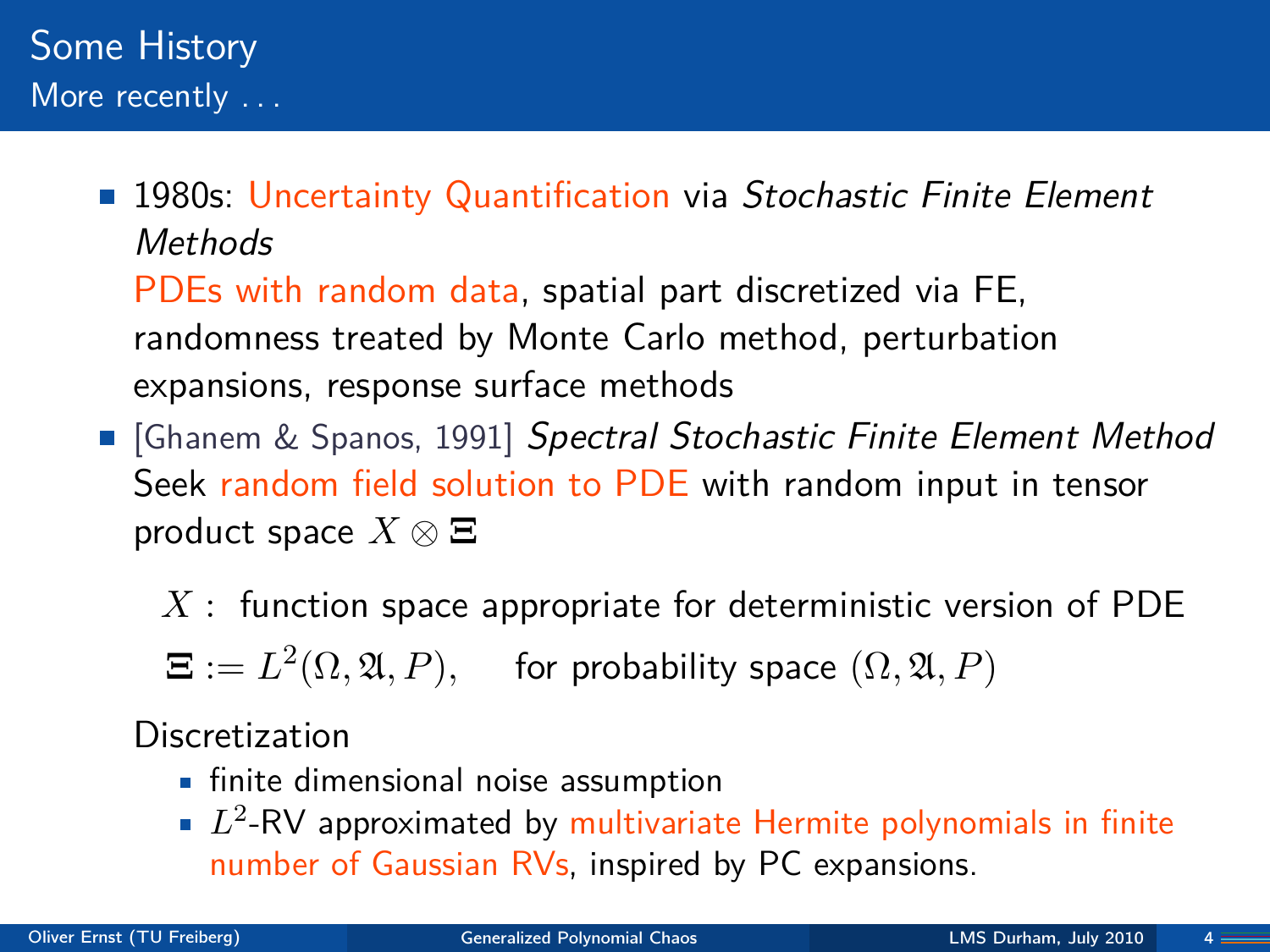[Xiu & Karniadakis, 2002-03] Generalized Polynomial Chaos (GPC)

**Observation:** Multivariate polynomials in non-Gaussian basic random variables sometimes have better approximation properties than PC expansions.

**Question:** When can we expect GPC expansions to converge?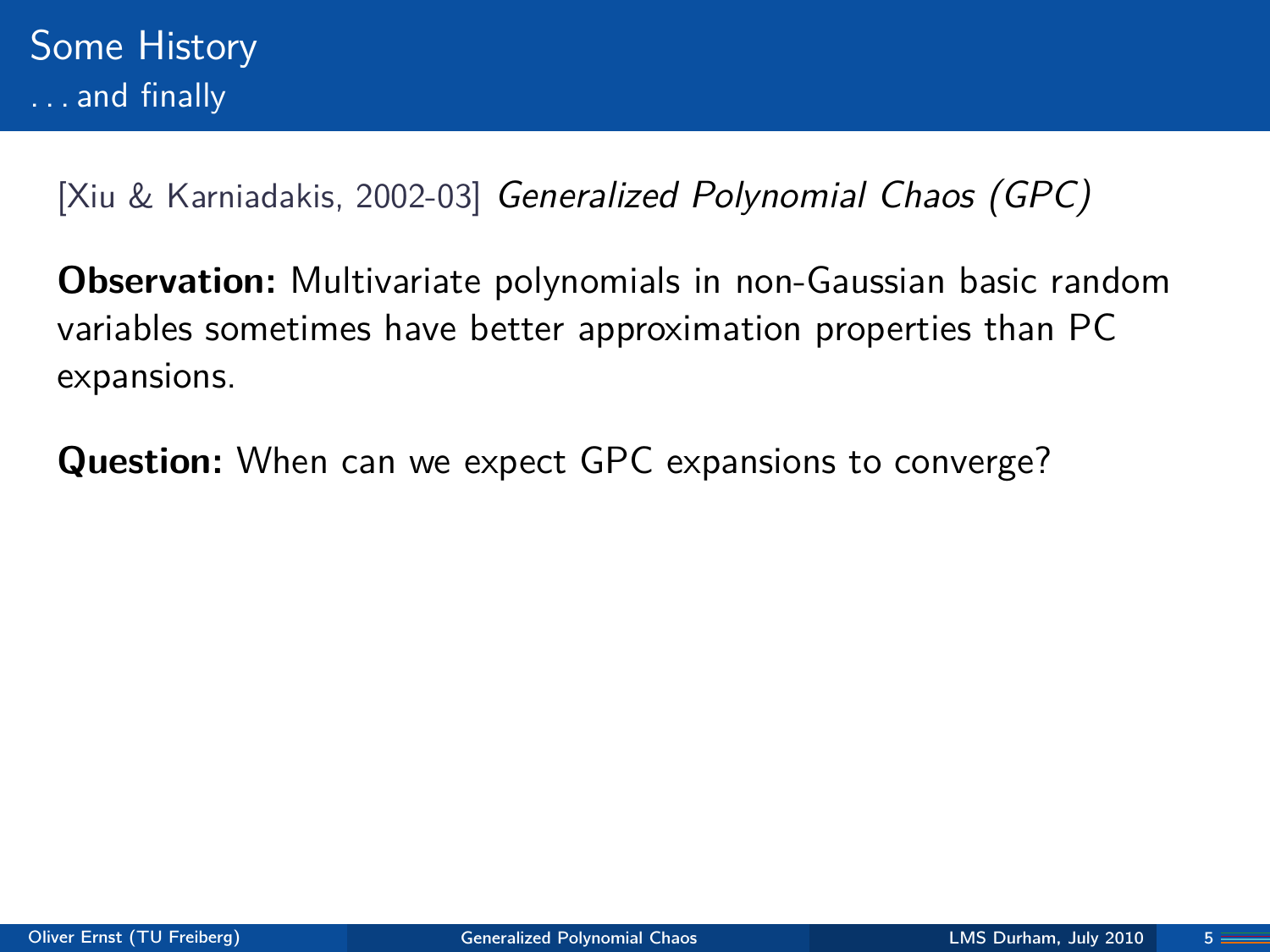$(\Omega, \mathfrak{A}, P)$ : probability space

- *ξ* : Ω → R : random variable
	- $\langle \xi \rangle$  : expectation
	- $\sigma(S)$ :  $\sigma$ -algebra generated by set of RV *S*

 $L^2(\Omega,\mathfrak{A},P)$  : Hilbert space of real-valued RV w. finite second moments

- $\|\xi\|_{L^2}^2 = \left\langle \xi^2 \right\rangle$  : associated norm (mean-square convergence)
	- $\mathscr H$ : Gaussian linear (Hilbert) space: (complete) subspace of  $\mathsf{consisting}$  of centered Gaussian RV  $L^2(\Omega,\mathfrak{A},P)$

**Note:** H cannot contain all Gaussian RV in underlying space.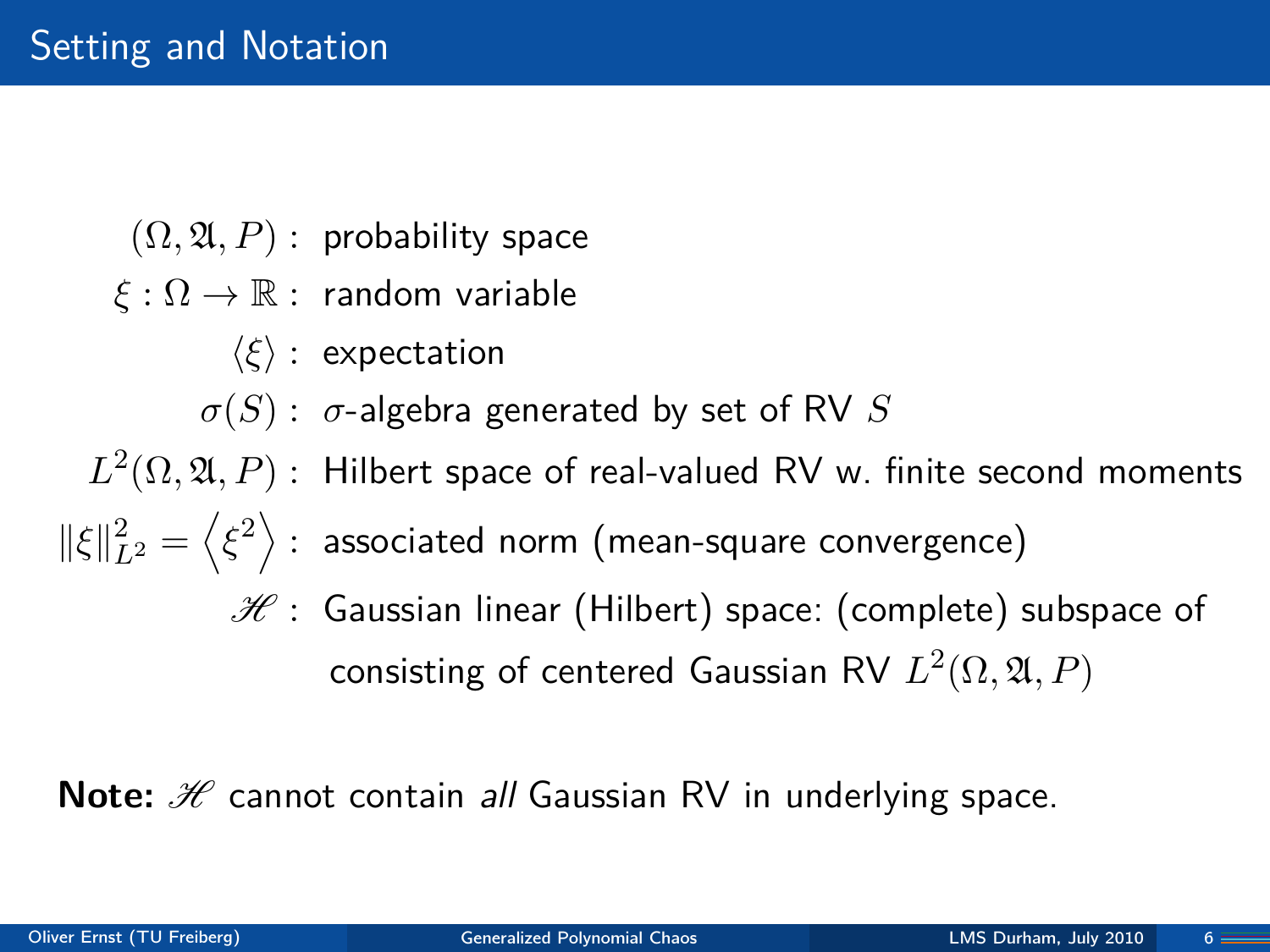#### **[Background](#page-2-0)**

#### [The Cameron-Martin Theorem](#page-7-0)

[Polynomial Chaos Expansions](#page-11-0)

[Generalized Polynomial Chaos Expansions](#page-16-0)

<span id="page-7-0"></span>**[Examples](#page-24-0)**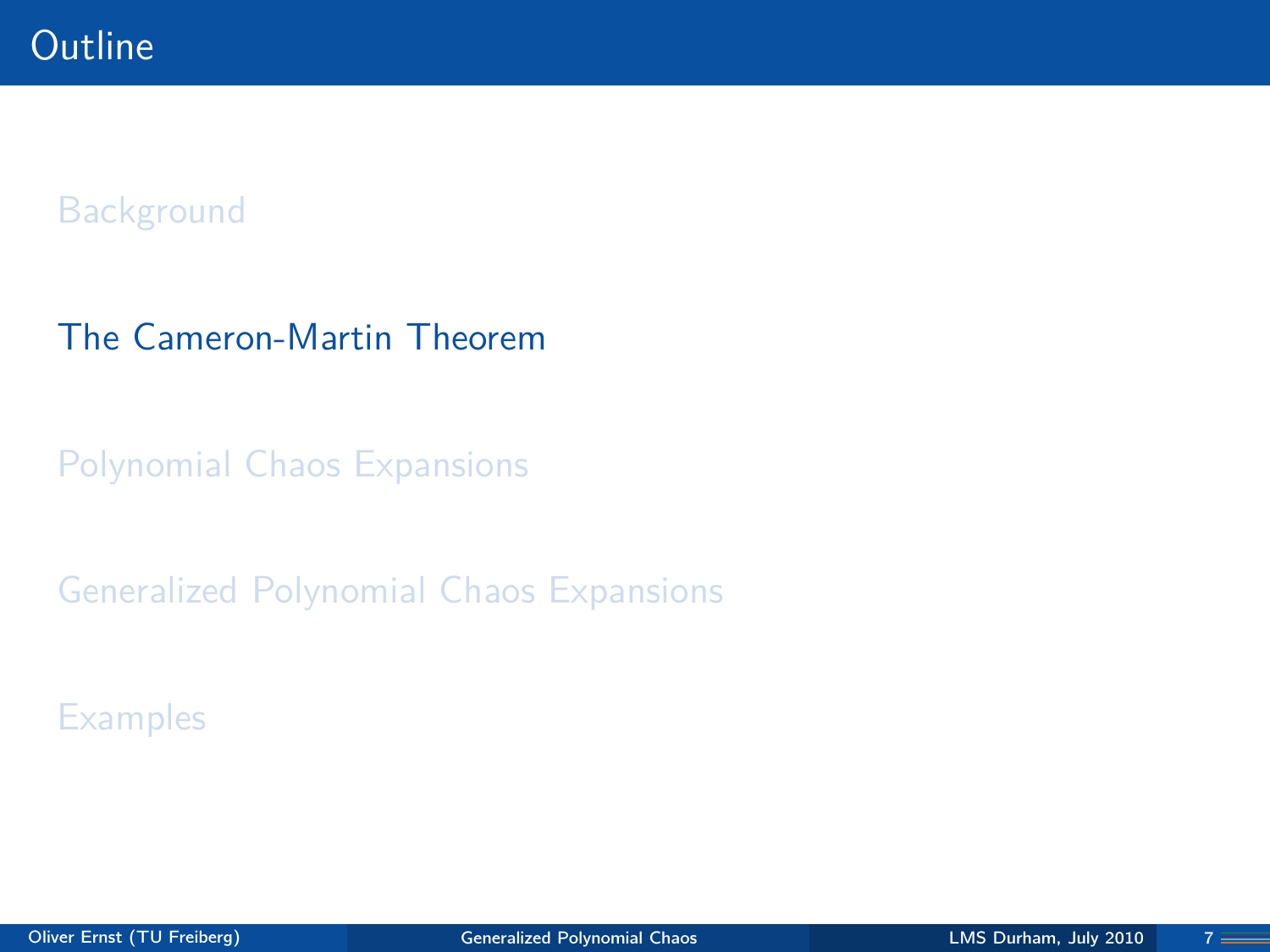For Gaussian linear space  $\mathscr{H}$  and  $n \in \mathbb{N}_0$ , set

 $\mathscr{P}_n(\mathscr{H}) := \Big\{ p(\xi_1,\ldots,\xi_M) : p \text{ an } M \text{-variable polynomial of degree } \leq n,$  $\xi_j \in \mathscr{H}, j = 1, \ldots, M, M \in \mathbb{N}$ .

$$
\mathcal{P}_n(\mathcal{H}), \overline{\mathcal{P}}_n(\mathcal{H}) \subset L^2(\Omega, \mathfrak{A}, P),
$$
  
\n
$$
\mathcal{P}_0(\mathcal{H}) = \overline{\mathcal{P}}_0(\mathcal{H})
$$
 a.s. constant RV,  
\n
$$
\mathcal{P}_1(\mathcal{H}), \overline{\mathcal{P}}_1(\mathcal{H})
$$
 Gaussian RV,  
\n
$$
\{\overline{\mathcal{P}}_n(\mathcal{H})\}_{n \in \mathbb{N}_0}
$$
 strictly increasing subspaces of  $L^2(\Omega, \mathfrak{A}, P)$ .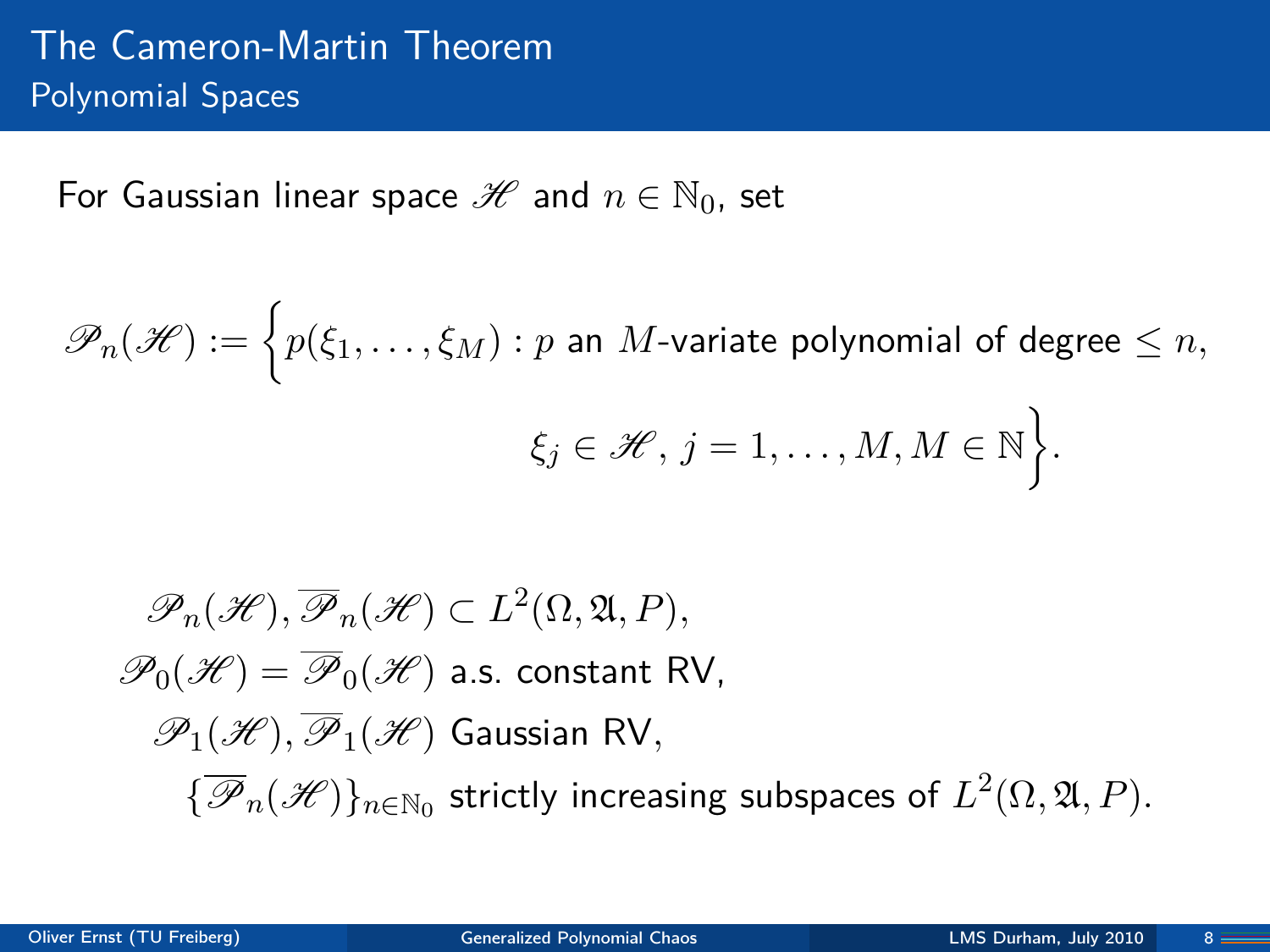## The Cameron-Martin Theorem Orthogonal Decomposition

#### Setting

$$
\mathscr{H}_0 := \mathscr{P}_0(\mathscr{H}) = \overline{\mathscr{P}}_0(\mathscr{H}), \qquad \mathscr{H}_n := \overline{\mathscr{P}}_n(\mathscr{H}) \cap \mathscr{P}_{n-1}(\mathscr{H})^{\perp}, \quad n \in \mathbb{N},
$$

we have

$$
\overline{\mathscr{P}}_n(\mathscr{H}) = \bigoplus_{k=0}^n \mathscr{H}_k.
$$

We also set

$$
\bigoplus_{n=0}^{\infty} \mathscr{H}_n := \overline{\bigcup_{n=0}^{\infty} \mathscr{P}_n(\mathscr{H})}.
$$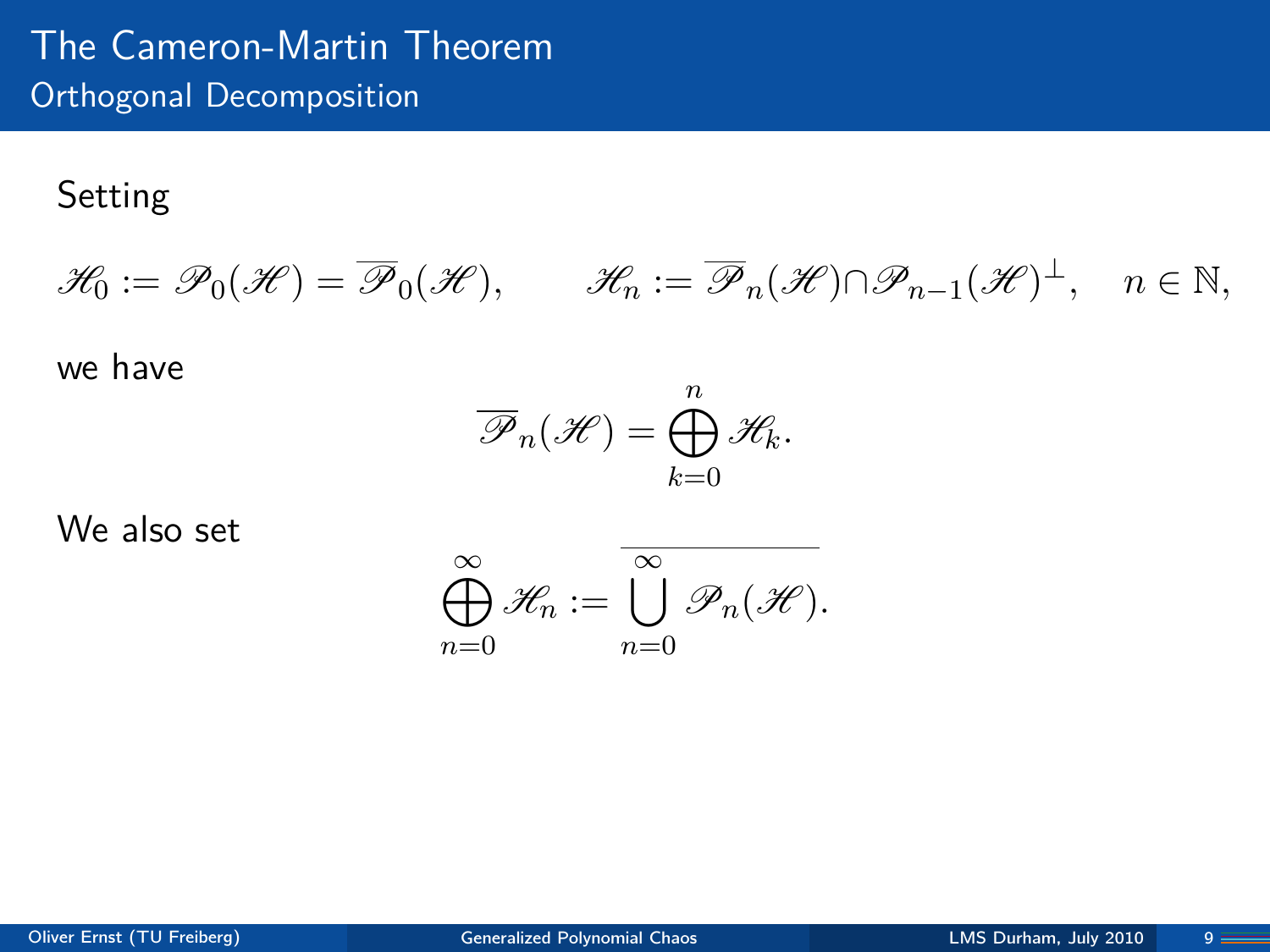# Theorem (Cameron & Martin, 1947)

$$
\bigoplus_{n=0}^{\infty} \mathscr{H}_n = L^2(\Omega, \sigma(\mathscr{H}), P).
$$

In particular, if  $\sigma(\mathscr{H}) = \mathfrak{A}$ , then

$$
L^2(\Omega, \mathfrak{A}, P) = \bigoplus_{n=0}^{\infty} \mathscr{H}_n.
$$

**Note:** Condition  $\sigma(\mathcal{H}) = \mathfrak{A}$  crucial.  $\mathcal{L}$  Consider  $\xi \sim N(0, 1)$ ,  $\mathscr{H} = \mathsf{span}\{\xi\}$ , and  $\eta \in L^2(\Omega, \mathfrak{A}, P)$ ,  $\langle \eta \rangle = 0$ ,  $\xi, \eta$ independent. Then all orthogonal projections of  $\eta$  on  $\mathcal{H}_n$  vanish a.s., with approximation error  $\langle \eta^2 \rangle$ .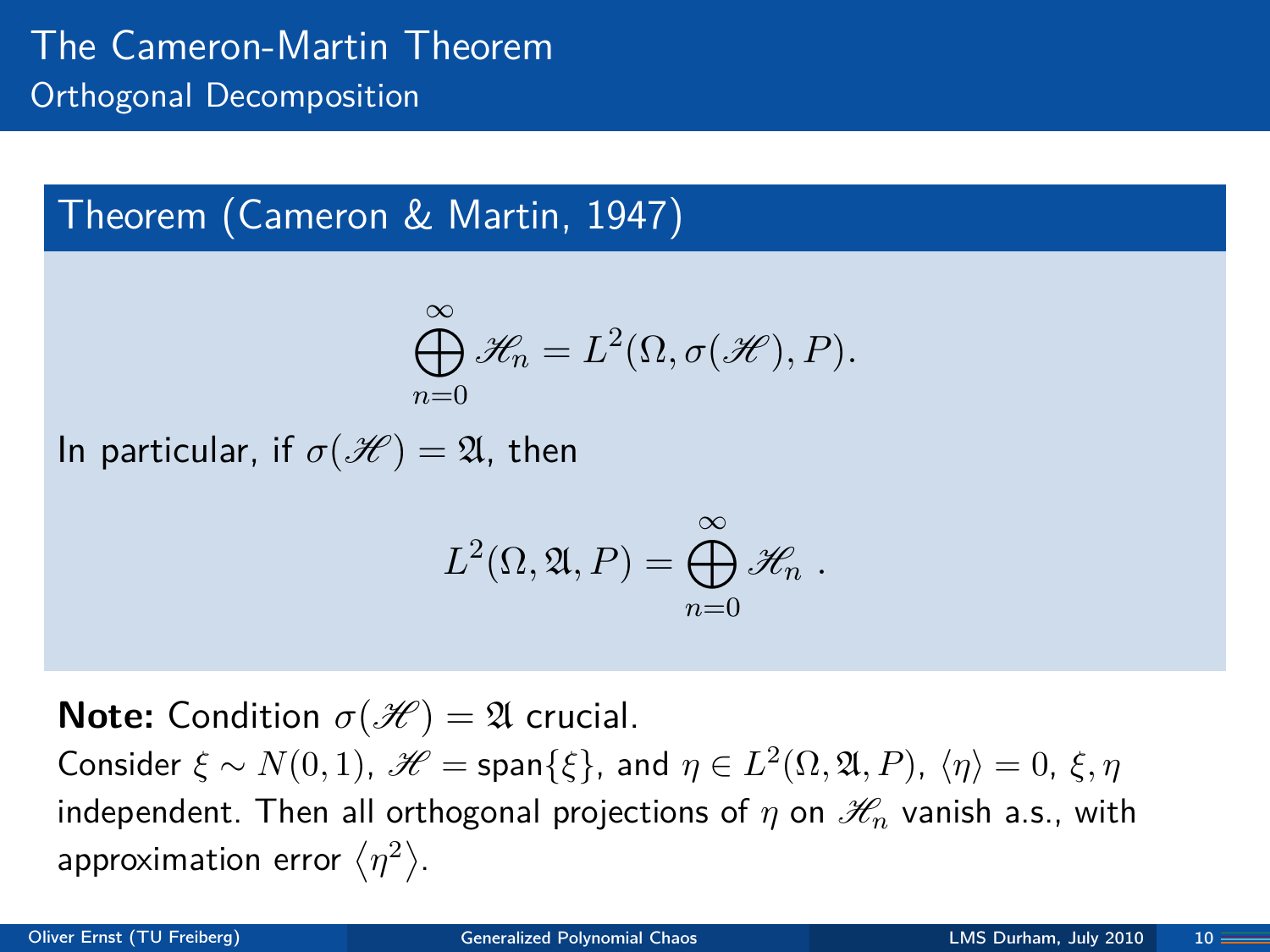#### **[Background](#page-2-0)**

[The Cameron-Martin Theorem](#page-7-0)

### [Polynomial Chaos Expansions](#page-11-0)

[Generalized Polynomial Chaos Expansions](#page-16-0)

<span id="page-11-0"></span>**[Examples](#page-24-0)**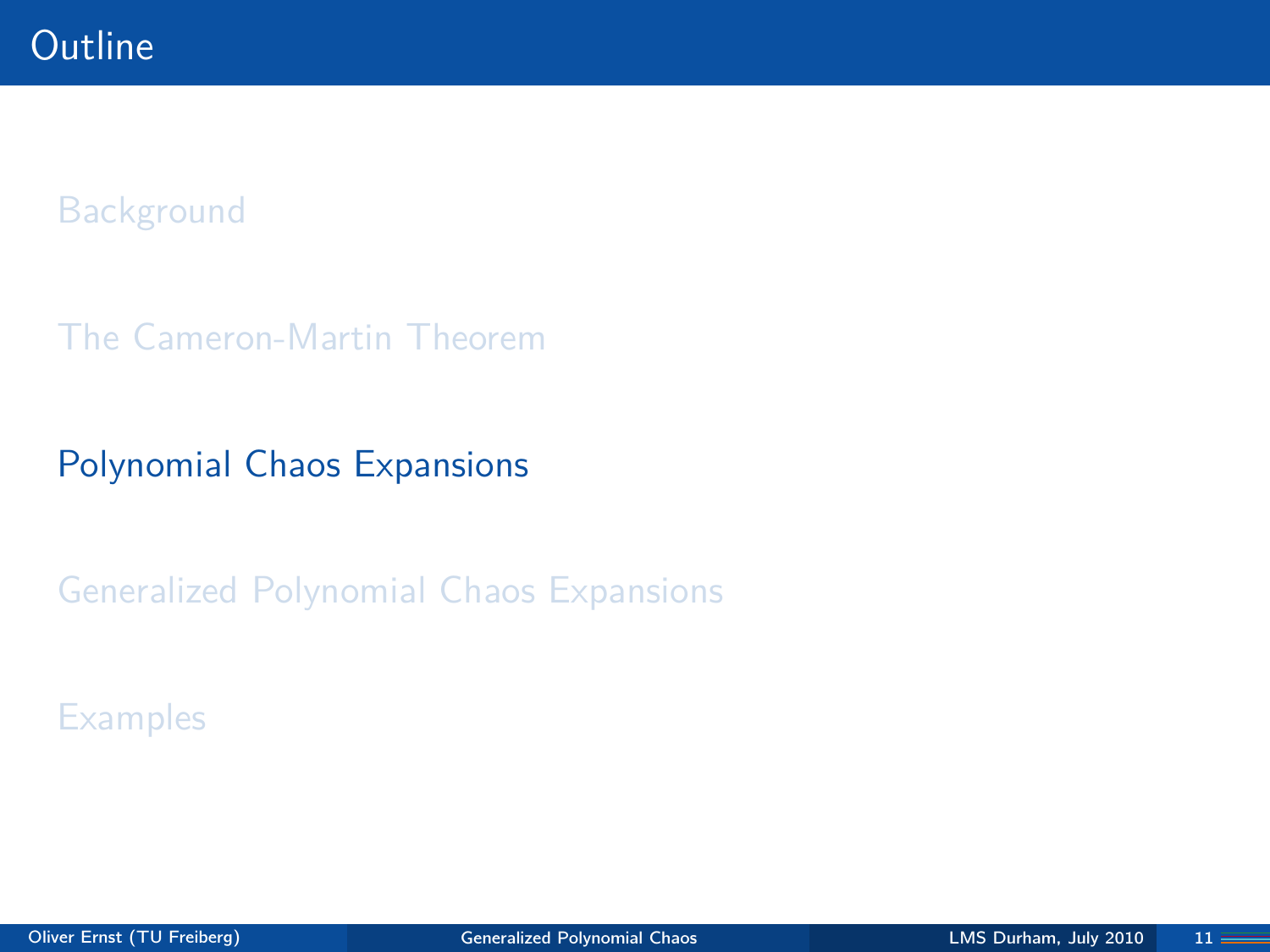$\mathscr{H}$  : Gaussian linear space,

 $P_k: L^2(\Omega,\mathfrak{A},P)\rightarrow \mathscr{H}_k:$  orthogonal projection onto  $\mathscr{H}_k$ 

 $\mathsf{Polynomial}$  chaos expansion of  $\eta \in L^2(\Omega, \sigma(\mathscr{H}), P)$  given by

$$
\eta = \sum_{k=0}^{\infty} P_k \eta.
$$

Expansion also (mean-square) convergent when  $\mathfrak{A} \supseteq \sigma(\mathcal{H})$ , but to orthogonal projection of  $\eta$  onto  $L^2(\Omega, \sigma(\mathscr{H}), P).$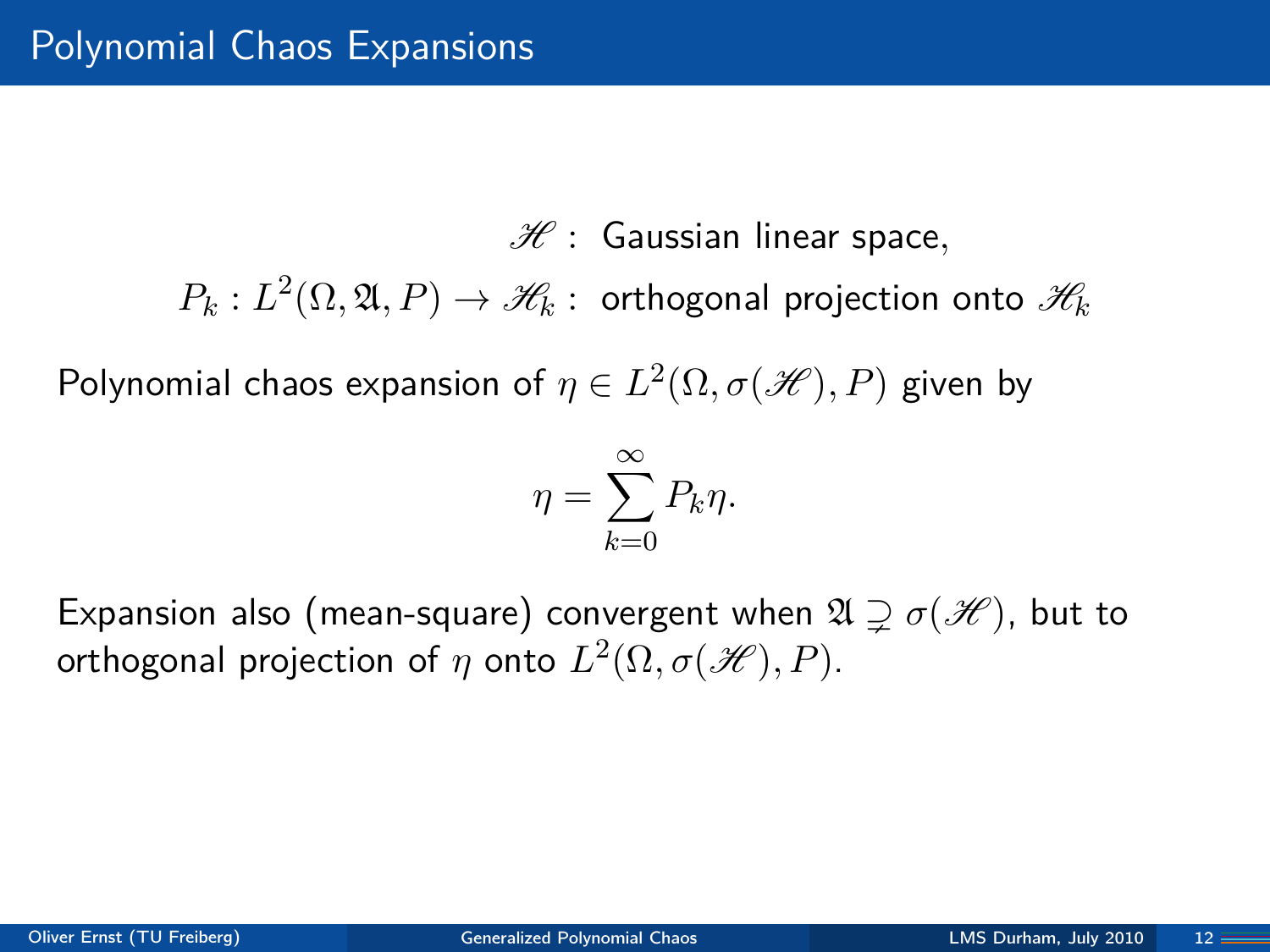In applications typically have

 $\mathscr{H} = \text{span}\{\xi_i : j \in \mathbb{N}\}, \quad \xi_j \sim N(0,1)$  independent basic RV.

Orthonormal basis of H given by  ${\psi_{\alpha}: |\alpha|_0 < \infty}$ , where

$$
\alpha \in \{(\alpha_1, \alpha_2, \dots) : \alpha_j \in \mathbb{N}_0\}, \quad |\alpha|_0 := |\{j : \alpha_j > 0\}|,
$$

$$
\psi_{\alpha}(\xi) = \prod_{\alpha_j \neq 0} \psi_{\alpha_j}(\xi_j)
$$

where {*ψk*} denotes the sequence of normalized Hermite polynomials.

For finitely many basic RV  $\xi_1,\ldots,\xi_M$  and  $\mathscr{P}_n^M(\xi_1,\ldots,\xi_M)$  the  $M$ -variate polynomials in  $\{\xi_j\}_{j=1}^M$  of degree at most  $n$ , there holds

$$
\eta^M_n:=P^M_n\eta\xrightarrow{n,M\to\infty}\eta\qquad\forall\eta\in L^2(\Omega,\sigma(\{\xi_j\}_{j\in\mathbb{N}}),P).
$$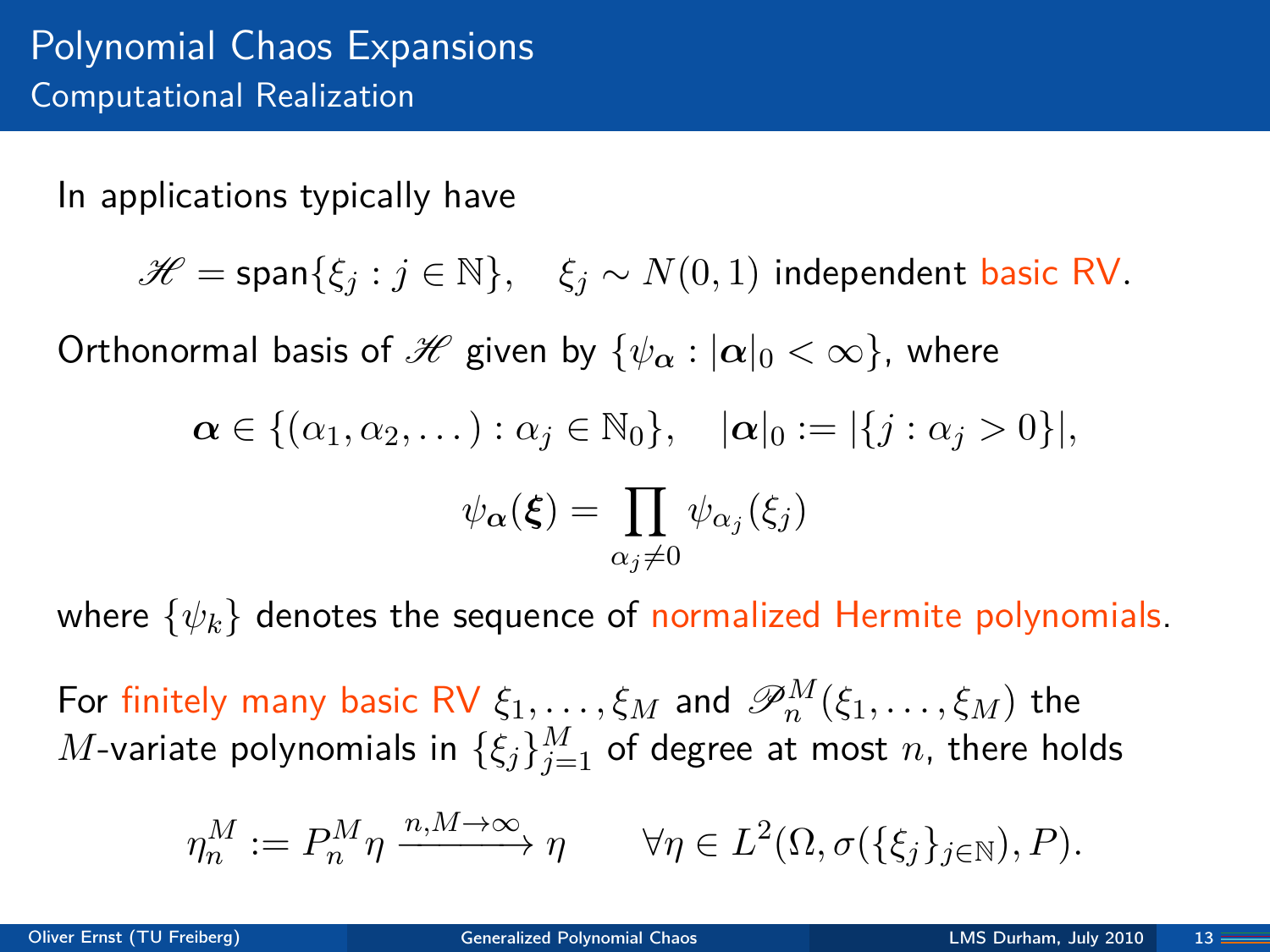Consider a smooth transformation

$$
K=K(\boldsymbol{x},\omega)=f(G(\boldsymbol{x},\omega)),\qquad \boldsymbol{x}\in D\subset\mathbb{R}^d,
$$

of a Gaussian random field  $G = G(x, \omega)$  given by its Karhunen-Loève expansion

$$
G(\boldsymbol{x},\omega) = \langle G(\boldsymbol{x}) \rangle + \sum_{m=1}^{\infty} \sqrt{\lambda_m} g_m(\boldsymbol{x}) \, \xi_m(\omega), \qquad \xi_m \sim N(0,1) \text{ i.i.d.}
$$

The coefficients  $K_{\alpha}(x)$  of the polynomial chaos expansion

$$
K(\boldsymbol{x},\omega) = \sum_{\alpha} K_{\alpha}(\boldsymbol{x}) \psi_{\alpha}(\boldsymbol{\xi}(\omega))
$$

satisfy (cf. [Malliavin, 1997])

$$
K_{\alpha}(\boldsymbol{x}) = \langle K(\boldsymbol{x},\omega)\psi_{\alpha}(\boldsymbol{\xi}(\omega))\rangle = \frac{1}{\sqrt{\alpha!}}\left\langle D^{\alpha}f(G(\boldsymbol{x},\boldsymbol{\xi}(\omega)))\right\rangle.
$$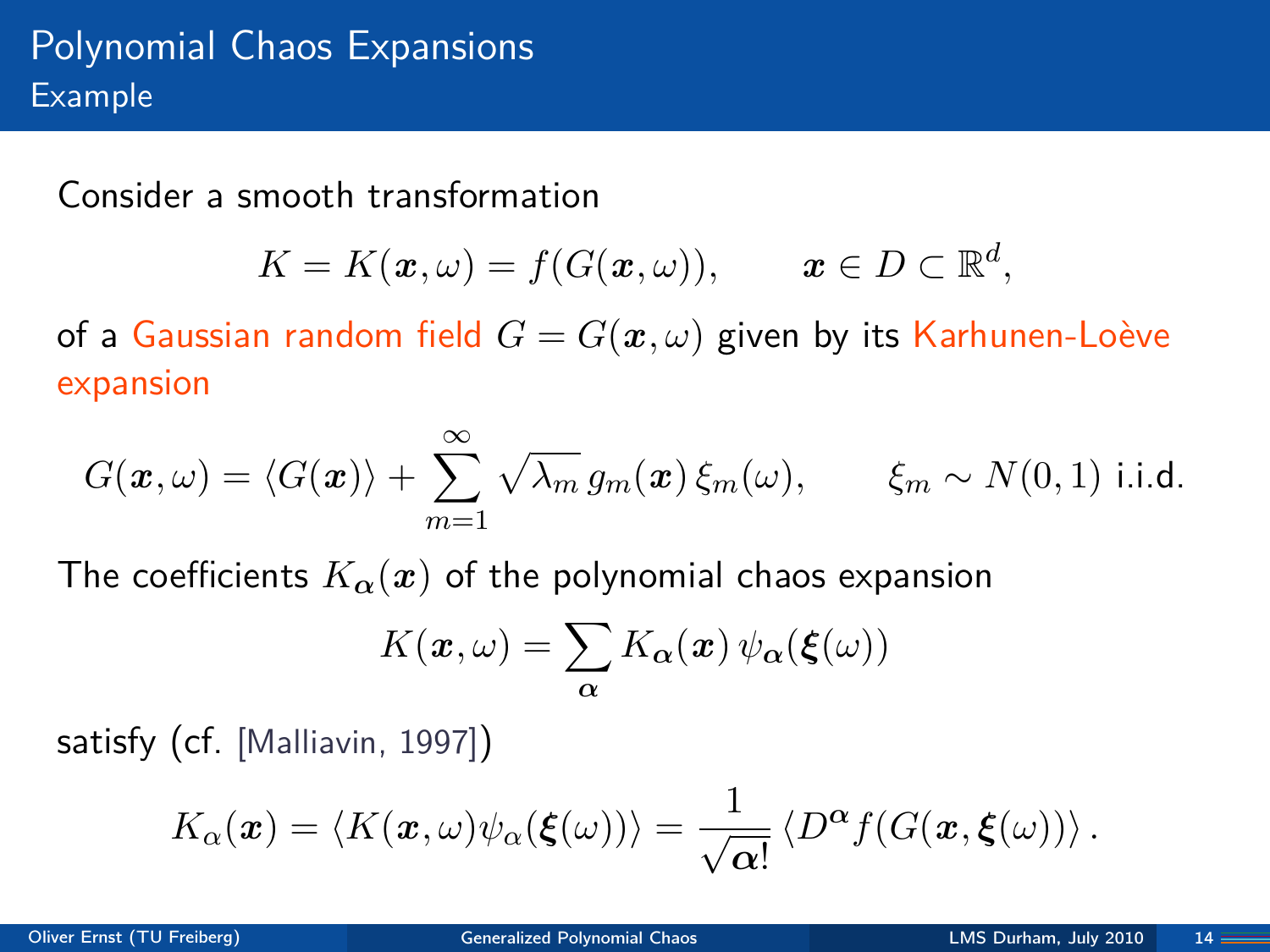# Polynomial Chaos Expansions Example

 ${\sf Special\ case:}$  lognormal random field  $K(\boldsymbol{x},\omega)=e^{G(\boldsymbol{x},\omega)}.$ 

Here we obtain

$$
K_{\alpha}(\boldsymbol{x}) = \frac{\langle K(\boldsymbol{x}) \rangle}{\sqrt{\alpha!}} \prod_{m=1}^{\infty} \left( \sqrt{\lambda_m} \, g_m(\boldsymbol{x}) \right)^{\alpha_m}
$$

*.*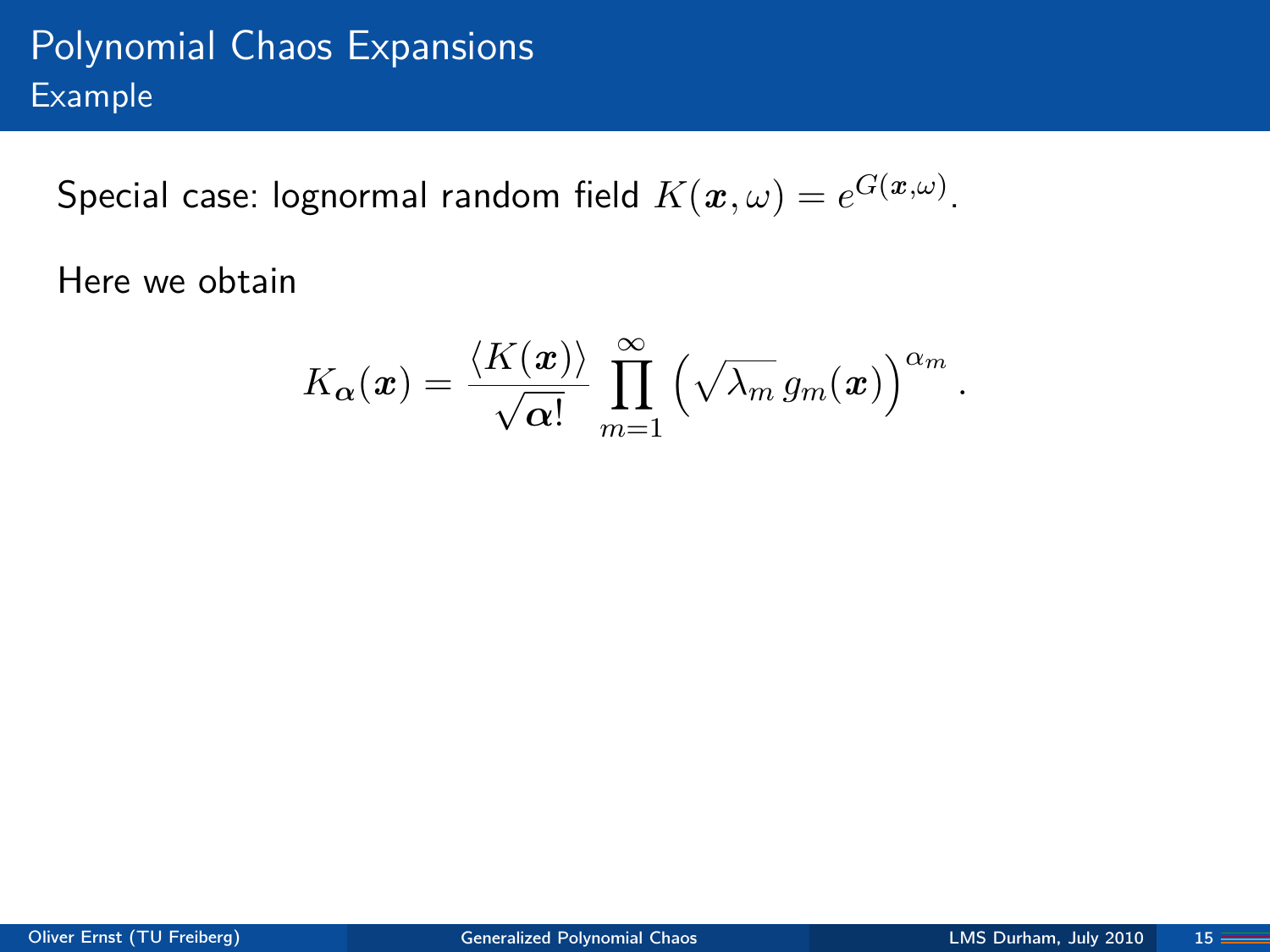#### **[Background](#page-2-0)**

[The Cameron-Martin Theorem](#page-7-0)

[Polynomial Chaos Expansions](#page-11-0)

#### [Generalized Polynomial Chaos Expansions](#page-16-0)

<span id="page-16-0"></span>**[Examples](#page-24-0)**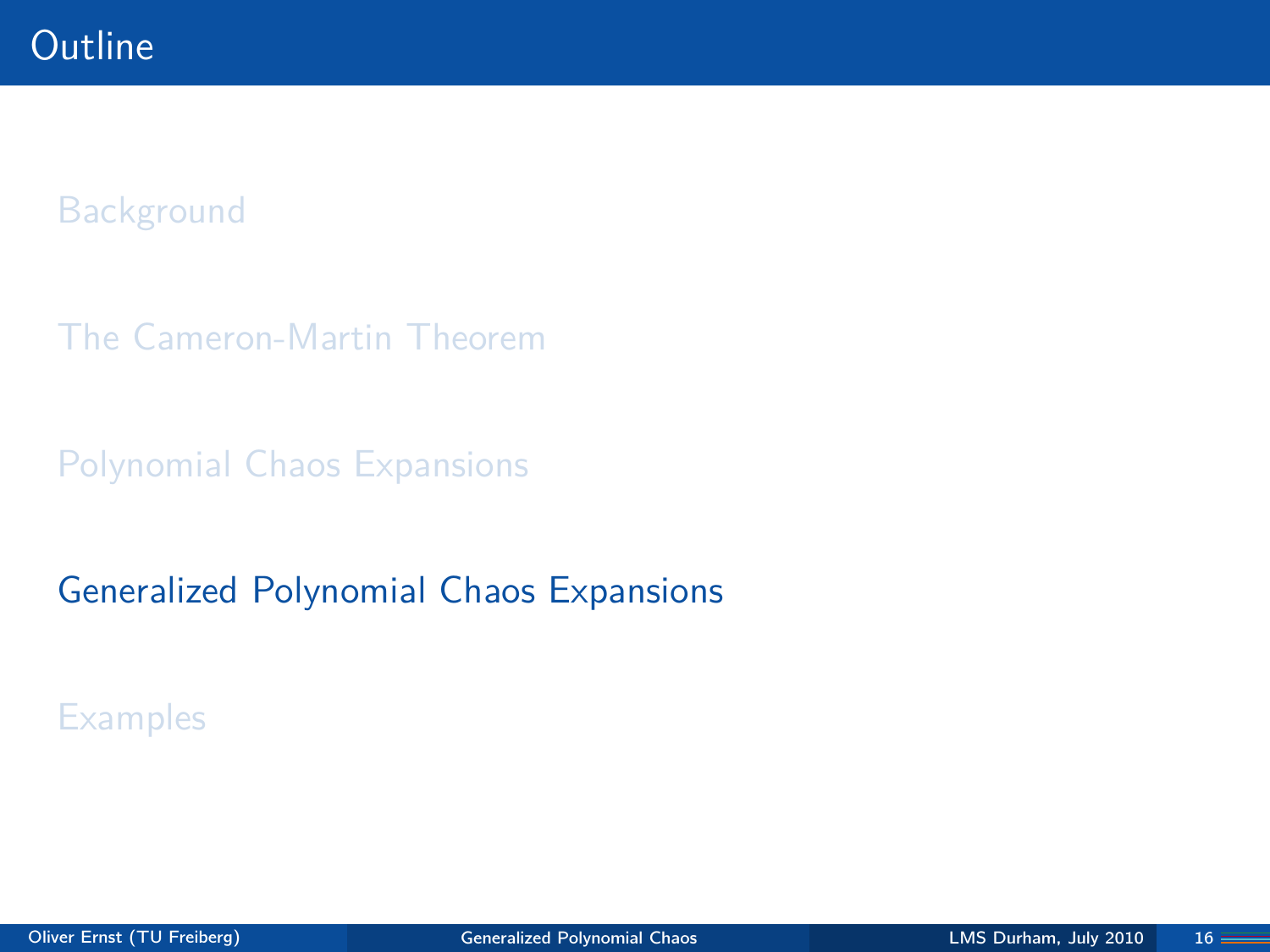If RV *η* "far from Gaussian", expand it in polynomials of RV with non-Gaussian distributions.

Many common probability distributions correspond to classical real orthogonal polynomials, e.g.,

| Distribution              | polynomials | density                                                                                     |
|---------------------------|-------------|---------------------------------------------------------------------------------------------|
| Gaussian                  | Hermite     | $\rho(\xi) = \frac{1}{\sqrt{2\pi}}e^{-\xi^2/2}$                                             |
| Gamma $(\alpha, \lambda)$ | Laguerre    | $\rho(\xi) = \frac{\lambda}{\xi(\alpha)} (\lambda \xi)^{\alpha - 1} e^{-\lambda \xi}$       |
| Beta $(\alpha, \beta)$    | Jacobi      | $\rho(\xi) = \frac{(1-\xi)^{\alpha}(1+\xi)^{\beta}}{2^{\alpha+\beta+1}B(\alpha+1,\beta+1)}$ |
| Uniform $(\alpha, \beta)$ | Legendre    | $\rho(\xi) = \frac{1}{\beta - \alpha}$                                                      |
| Arcsin                    | Chebyshev   | $\rho(\xi) = -\frac{1}{\sqrt{2}}$                                                           |

[Xiu & Karniadakis, 2002–03] Askey family [Ogura, 1972] Poisson chaos (Charlier polynomials)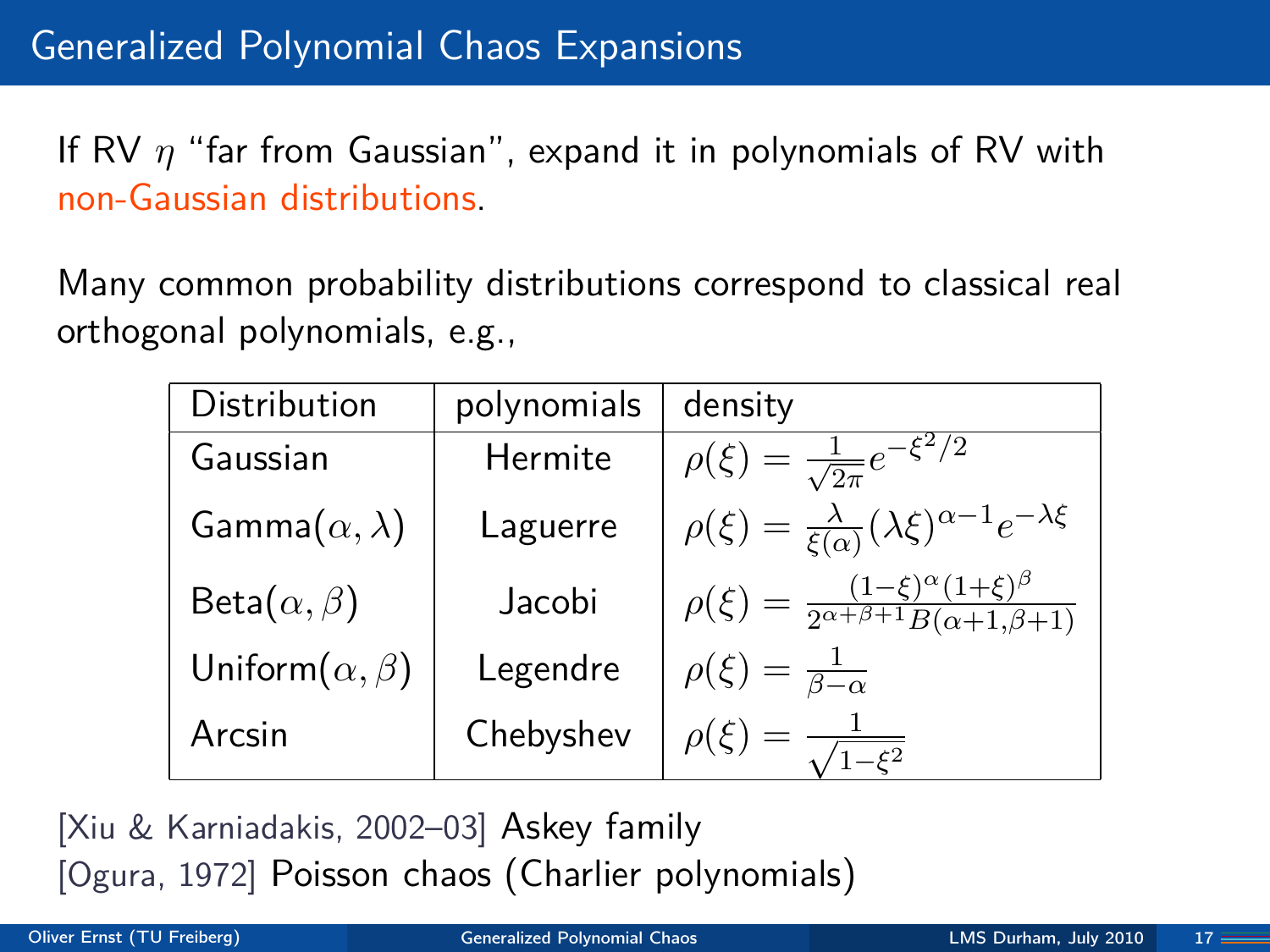${\sf Assumption:}$  Basic RV  $\xi$  with finite moments  $\left\langle |\xi|^k \right\rangle$  of all orders and continuous distribution function *Fξ*.

- Then there exists sequence  $\{\psi_k\}_{k\in\mathbb{N}_0}$  of polynomials  $(\deg \psi_k = k)$ orthonormal with respect to the distribution of *ξ*, i.e., in  $L^2(\mathbb{R}, \mathfrak{B}(\mathbb{R}), F_{\xi}(dx)).$
- For any  $\eta \in L^2(\Omega, \mathfrak{A}, P)$  the coefficients  $a_k$  of the expansion

$$
\eta \sim \sum_{k=0}^{\infty} a_k \psi_k(\xi), \qquad a_k = \langle \eta \psi_k(\xi) \rangle
$$

are defined.

■ **Question:** does the expansion converge to *η* in quadratic mean?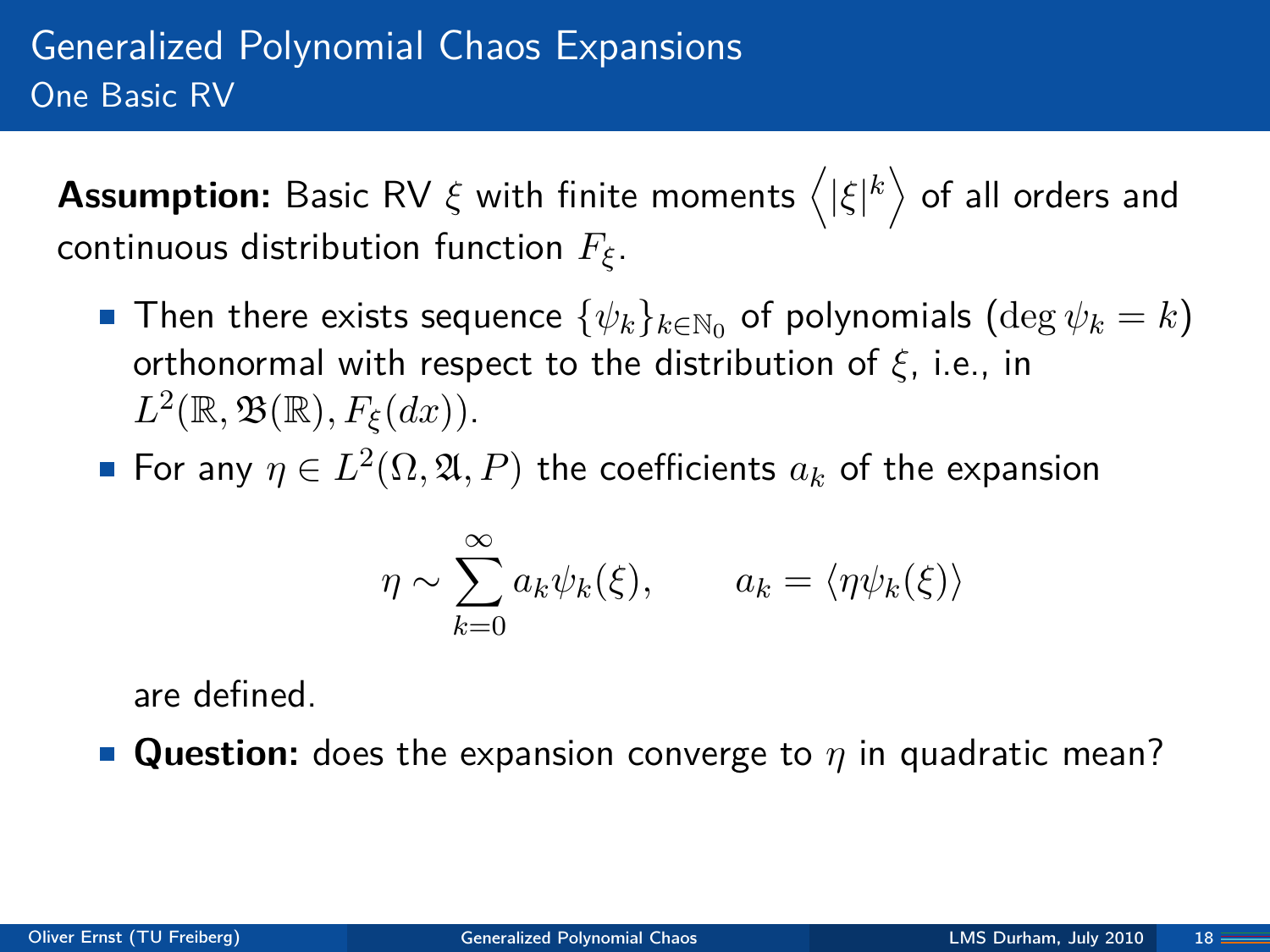#### **Equality**

$$
\eta = \sum_{k=0}^\infty a_k \psi_k(\xi) \quad \text{ for all }\quad \eta \in L^2(\Omega, \sigma(\xi), P)
$$

equivalent with density of polynomials

$$
p(\xi) \text{ in } L^2(\Omega, \sigma(\xi), P) \text{ or}
$$
  

$$
p(x) \text{ in } L^2(\mathbb{R}, \mathfrak{B}, F_{\xi}(dx)), \text{ respectively.}
$$

### Theorem (M. Riesz, 1923)

The polynomials span $\{\xi^k\}_{k\in\mathbb{N}_0}$  are dense in  $L^2(\Omega, \sigma(\xi), P)$  if and only if the Hamburger moment problem is uniquely solvable for the distribution of *ξ*.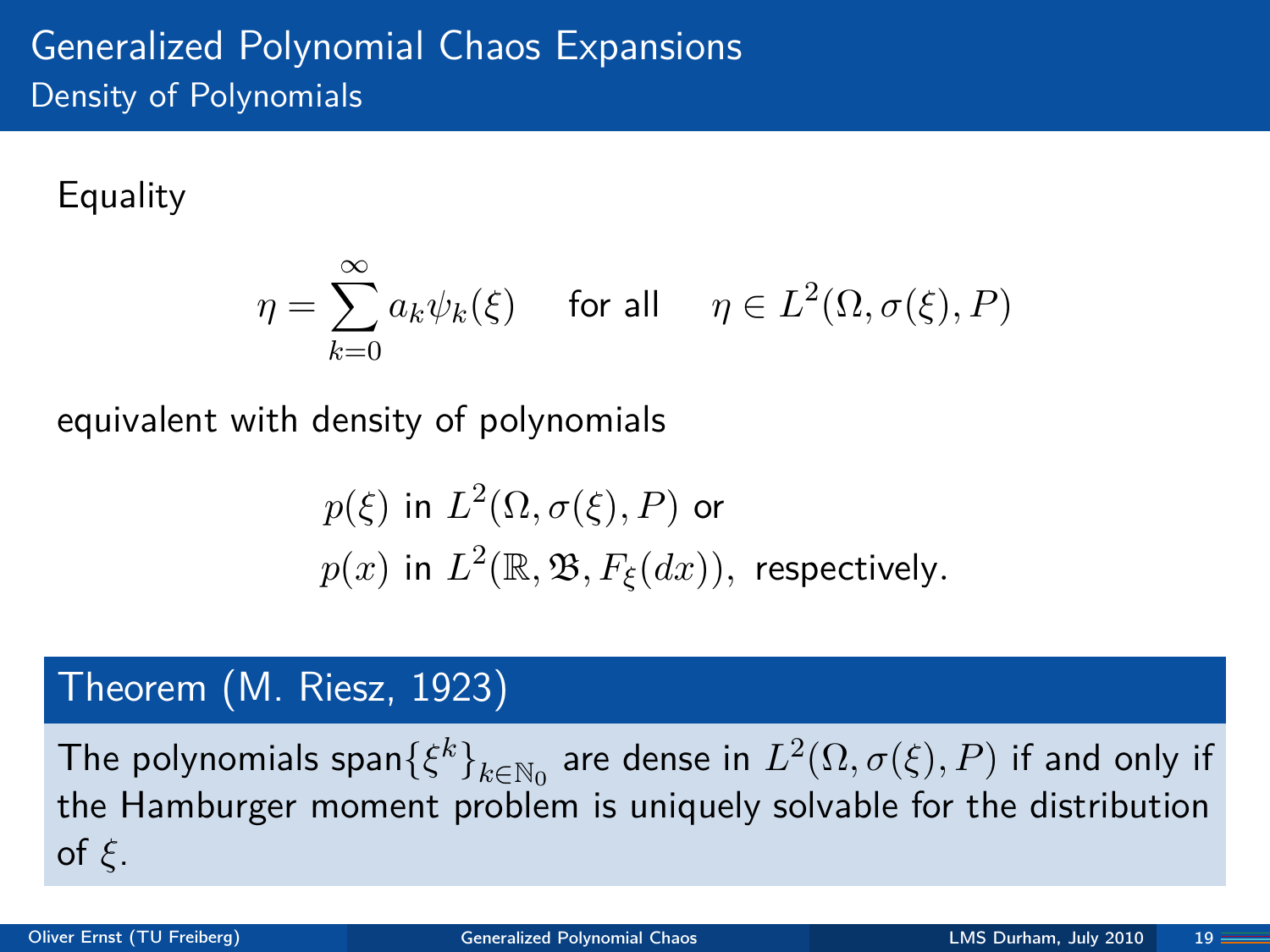#### Definition

The moment problem is uniquely solvable for a probability distribution on  $(\mathbb{R}, \mathfrak{B}(\mathbb{R}))$  or the distribution is determinate in the Hamburger sense, if the distribution function is uniquely defined by the sequence of its moments

$$
\mu_k := \left\langle \xi^k \right\rangle = \int_{\mathbb{R}} x^k F_{\xi}(dx), \qquad k \in \mathbb{N}_0.
$$

**Thus:** generalized polynomial chaos expansions in one basic RV *ξ* converge if and only if the distribution of *ξ* is determinate.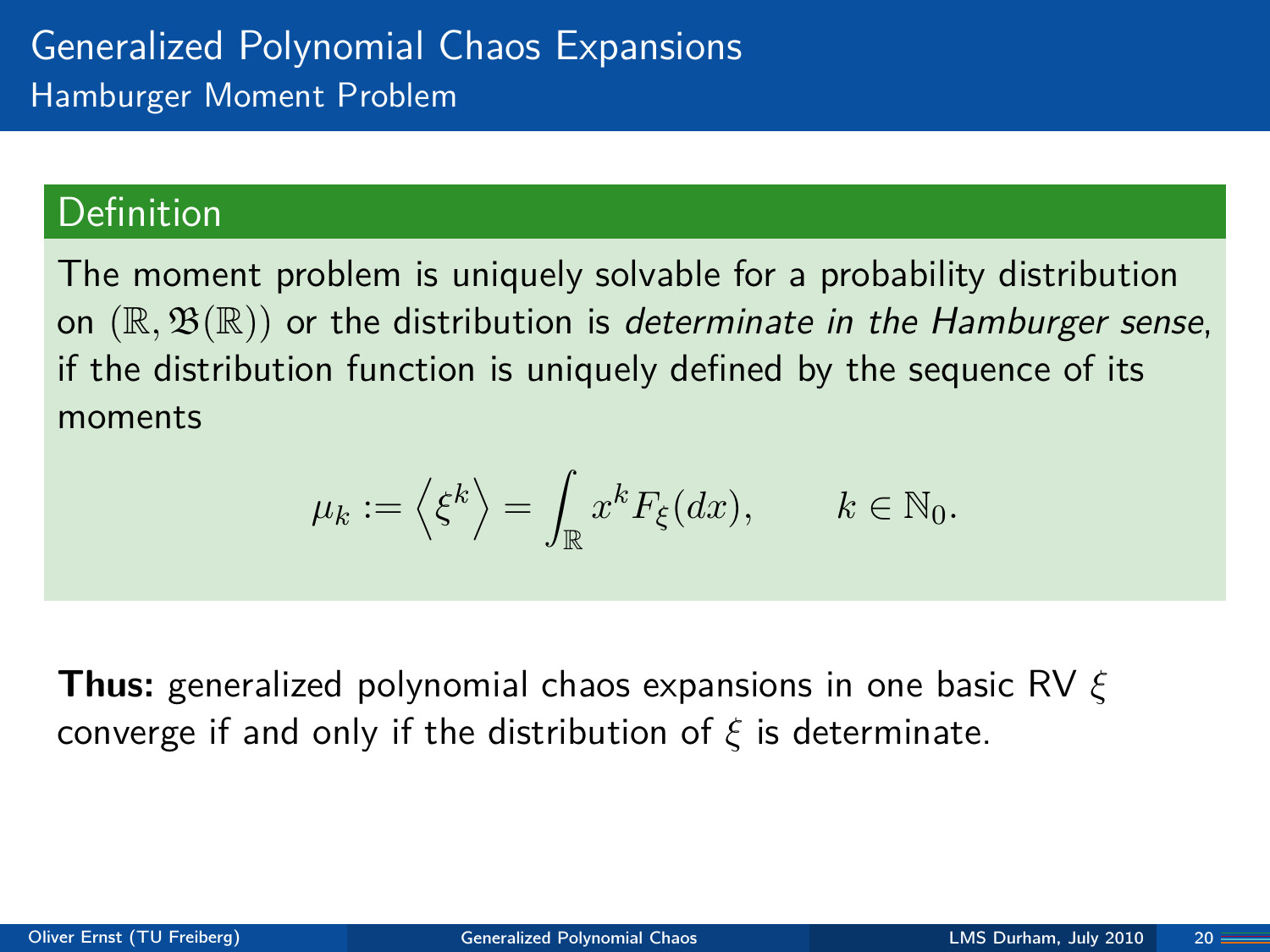- determinate distributions:
	- normal
	- uniform
	- beta
	- gamma
	- $\blacksquare$  . . .
- nindeterminate distributions:
	- **Demondent**
	- certain powers of Gaussian RV, e.g.

```
\xi^{2k+1} for any k=1,2,\ldots or
  ξ<sup>2k</sup> for any k = 3, 4, \ldots (ξ ∼ N(0, 1))
certain powers of exponentially distributed RV
\blacksquare...
```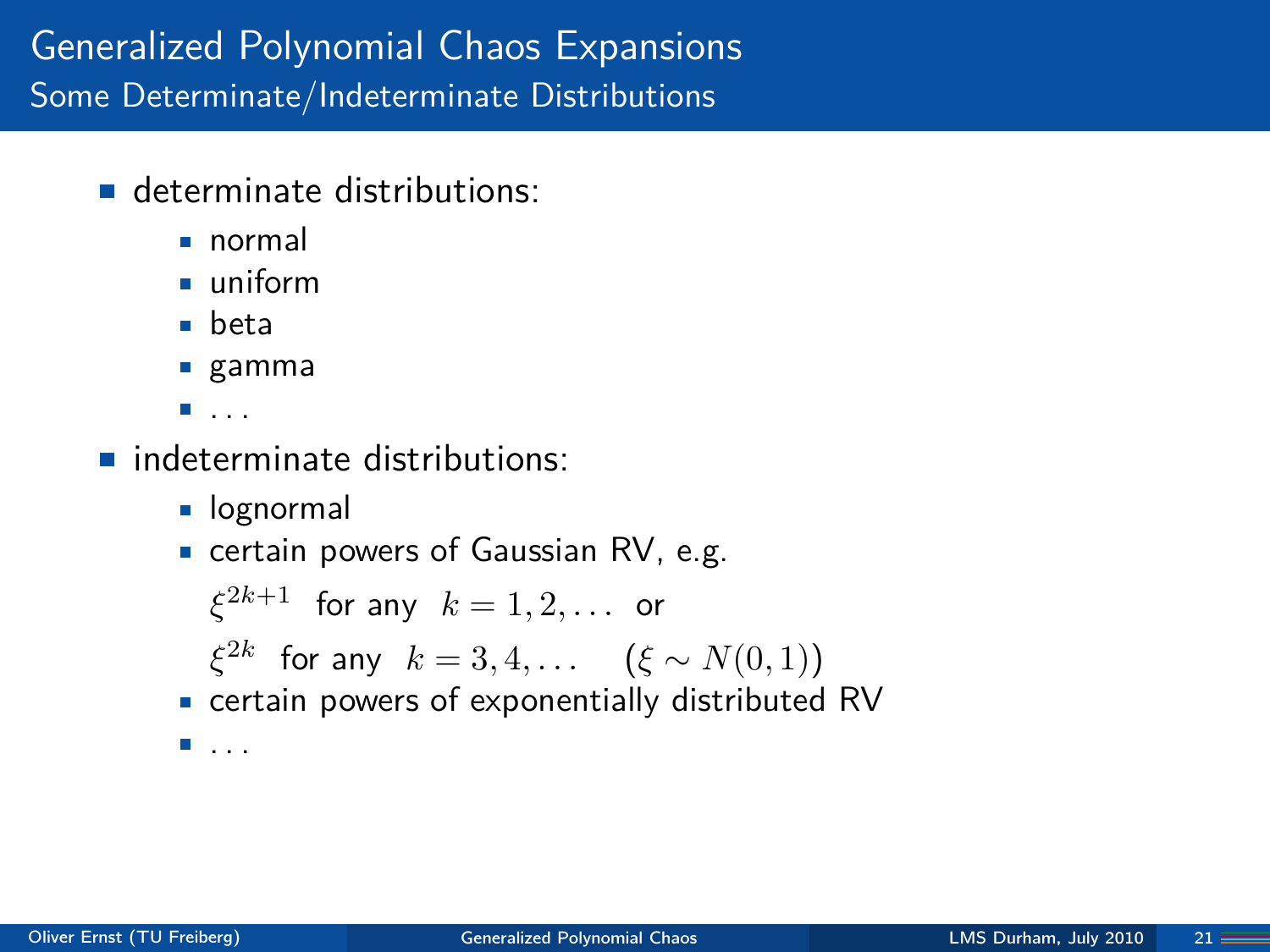#### Generalized Cameron-Martin Theorem

Let  $\{\xi_k\}_{k\in\mathbb{N}}$  be independent RV with continuous distributions and possessing moments all orders.

Furthermore let  $\{\mathcal{H}_n\}_{n>0}$  be the polynomial subspaces as in the Cameron-Martin theorem.

Then the spaces  $\{\mathcal{H}_n\}_{n>0}$  are mutually orthogonal closed subspaces of  $L^2(\Omega,\mathfrak{A},P)$  and there holds

$$
\bigoplus_{n=0}^{\infty} \mathscr{H}_n = L^2(\Omega, \sigma(\{\xi_k\}_{k \in \mathbb{N}}), P)
$$

if and only if for each basic random variable  $\xi_k, k \in \mathbb{N}$ , the moment problem for its distribution is uniquely solvable.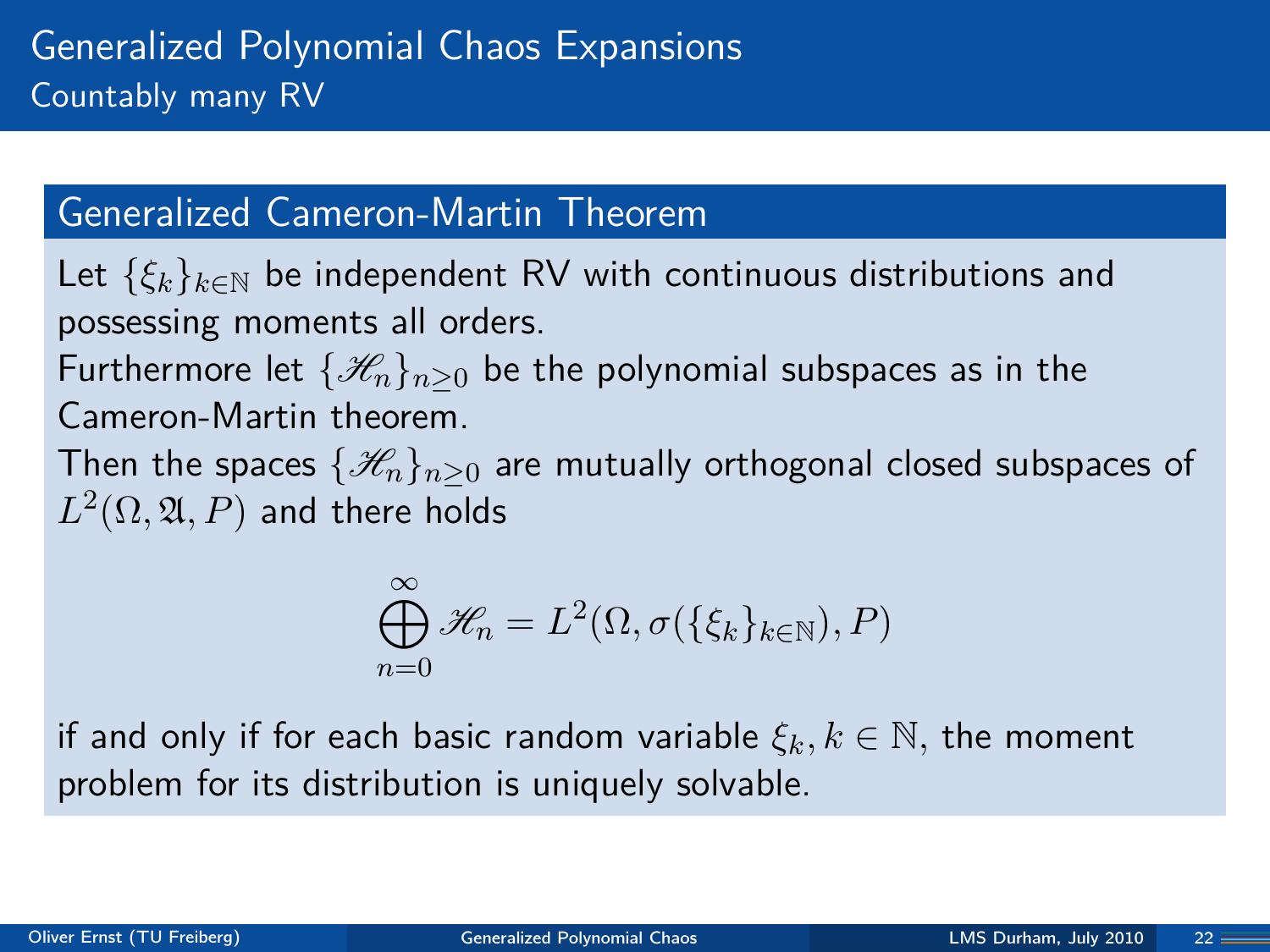## **Idea of proof:**

- For one basic random variable  $\xi_k$  orthonormal polynomials yield an  $\textsf{orthonormal basis}$  in  $L^2(\mathbb{R},\mathfrak{B}(\mathbb{R}),F_{\xi_k}(dx_k)).$
- **For finitely many independent basic random variables tensor** products of univariate orthonormal polynomials yield an  $\mathcal{L}^2(\mathbb{R}^M, \mathfrak{B}(\mathbb{R}^M), F_{\xi_1}(dx_1) \times \ldots \times F_{\xi_M}(dx_M))$
- General case: approximation of random variables depending on (*ξ*1*, ξ*2*, . . .*) by random variables depending on a finite number of basic random variables

**Note:** For nonindependent basic RV the condition is sufficient.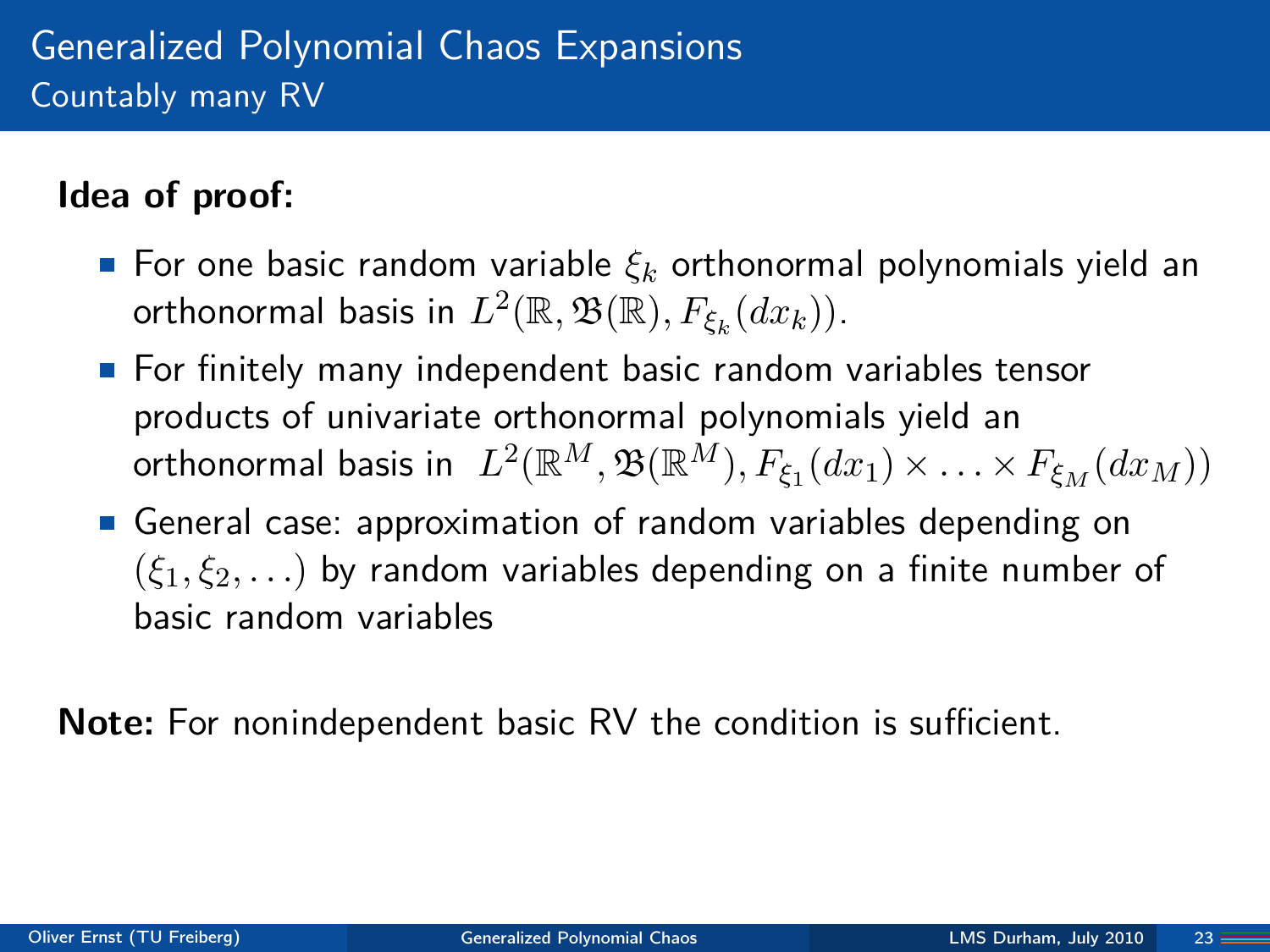#### **[Background](#page-2-0)**

[The Cameron-Martin Theorem](#page-7-0)

[Polynomial Chaos Expansions](#page-11-0)

[Generalized Polynomial Chaos Expansions](#page-16-0)

<span id="page-24-0"></span>**[Examples](#page-24-0)**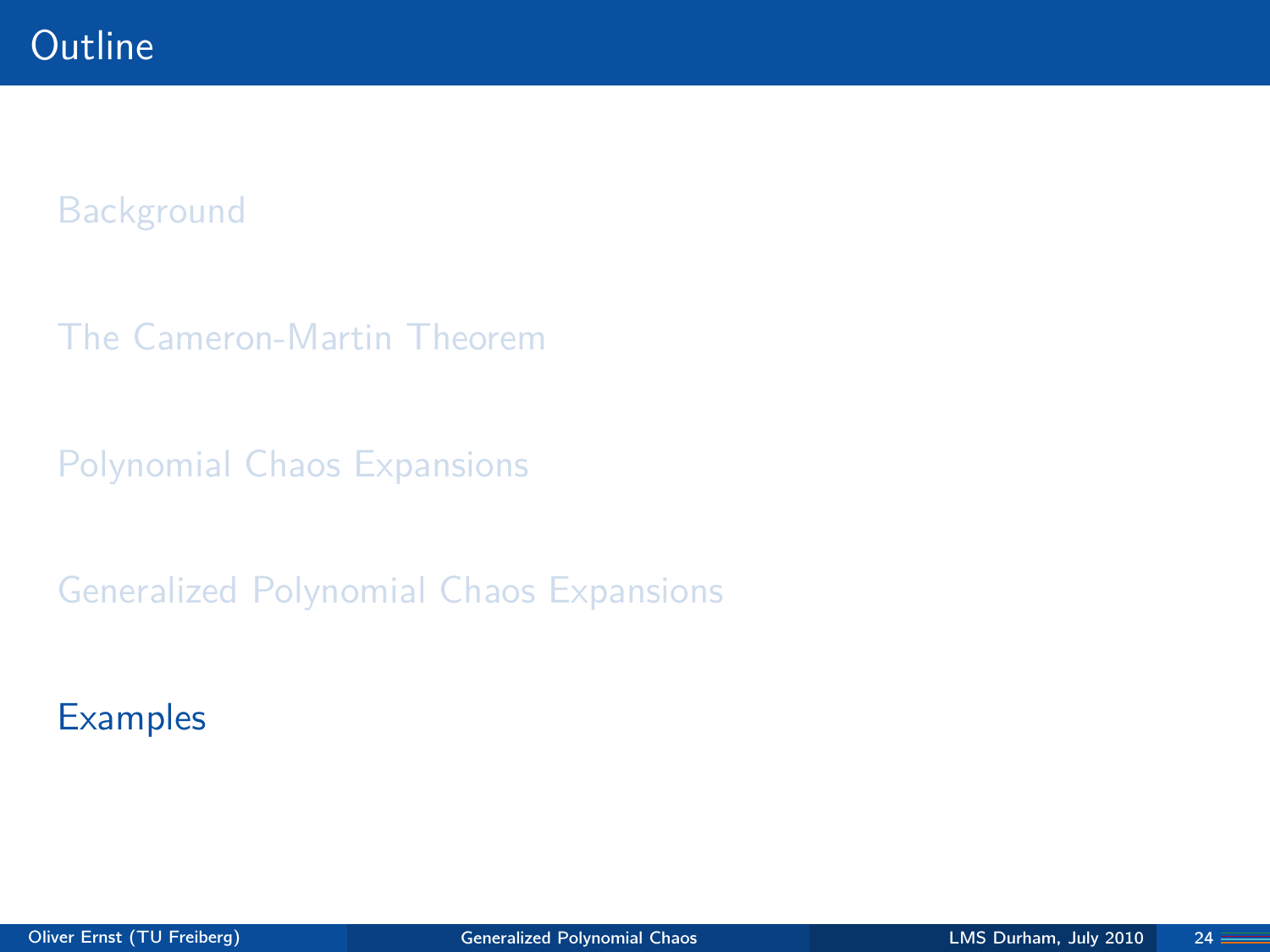Consider standard lognormal RV  $\xi = \exp(\gamma)$ ,  $\gamma \sim N(0, 1)$ .

Probability density function given by

$$
f_{\xi}(x) = \begin{cases} \frac{1}{x\sqrt{2\pi}}e^{-\frac{\log^2 x}{2}}, & x \ge 0, \\ 0, & \text{otherwise.} \end{cases}
$$

This distribution is indeterminate in the Hamburger sense.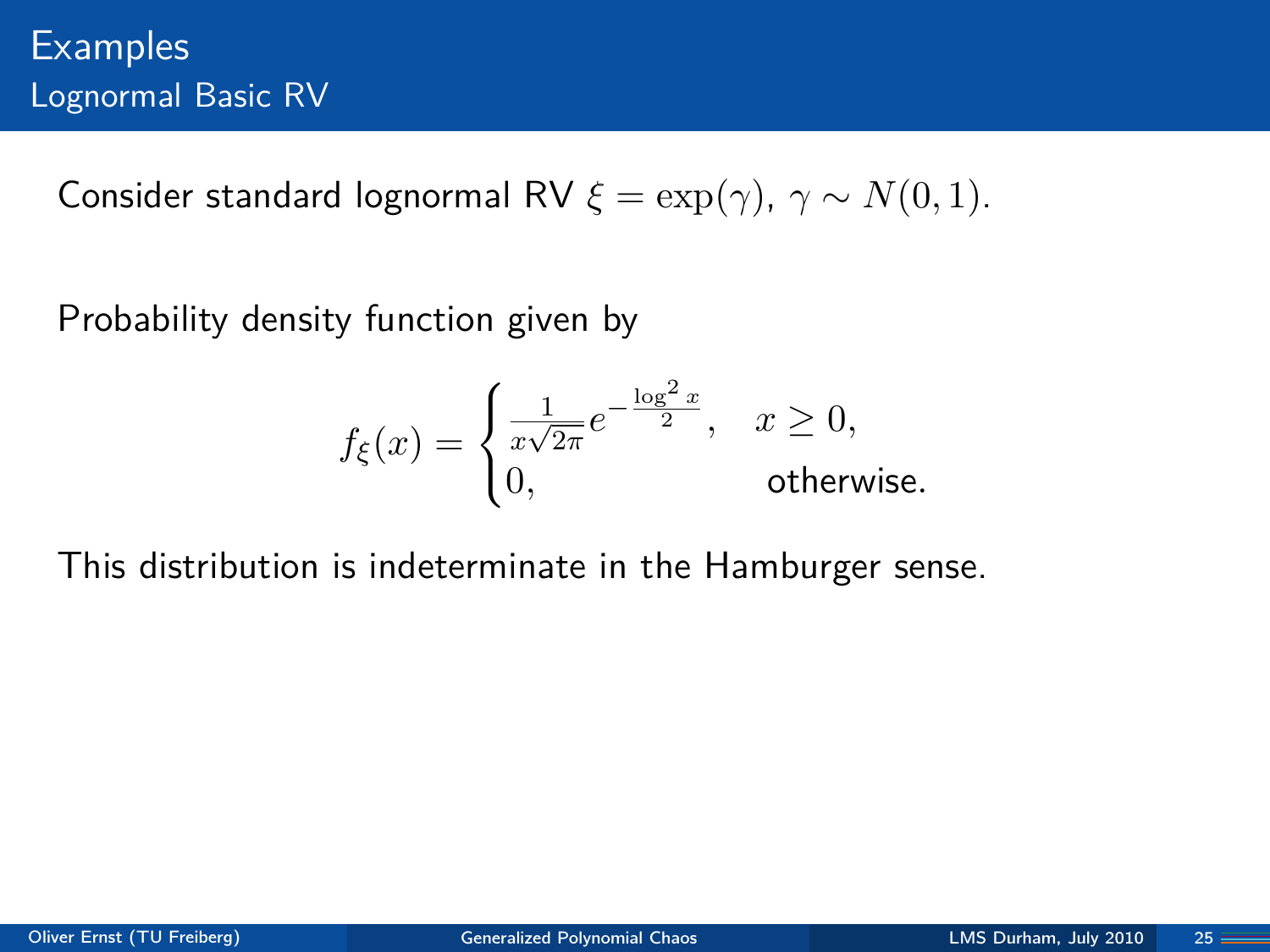Associated orthonormal polynomials

$$
\psi_0(x) \equiv 1,
$$
  

$$
\psi_k(x) = \frac{(-1)^k e^{k(k-1)/4}}{\sqrt{\prod_{i=1}^k (e^i - 1)}} \sum_{j=0}^k (-1)^j \begin{bmatrix} k \\ j \end{bmatrix} e^{-j^2 + j/2} x^j, \quad k \ge 1,
$$

with

$$
\begin{bmatrix} k \\ j \end{bmatrix} = \frac{(1 - e^{-k})(1 - e^{-(k-1)}) \cdot \ldots \cdot (1 - e^{-(k-j+1)})}{(1 - e^{-j})(1 - e^{-(j-1)}) \cdot \ldots \cdot (1 - e^{-1})}.
$$

Can be derived from Stieltjes-Wigert polynomials (cf. [Szegö, 1939])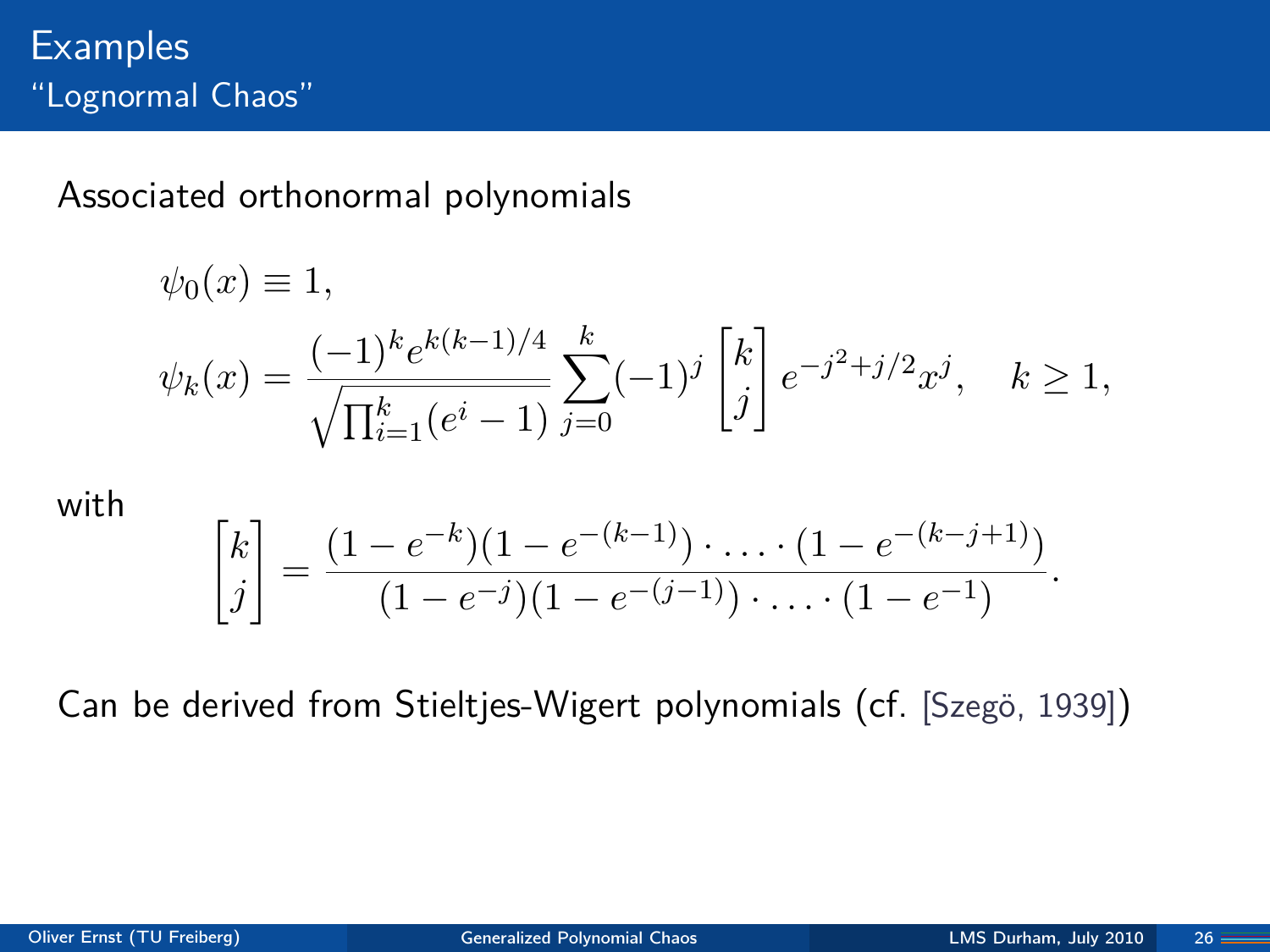Consider lognormal RV *ξ* and

 $q : \mathbb{R} \to \mathbb{R}$  measurable, odd and 1-periodic for which

$$
\langle (g(\log \xi))^2 \rangle < \infty,
$$
 e.g.  $g(x) = \sin(2\pi x).$ 

Then for all  $k \in \mathbb{N}$  we have

$$
a_k = \langle \psi_k(\xi)g(\log(\xi)) \rangle = \int_0^\infty \psi_k(\xi) g(\log(\xi)) f_{\xi}(x) dx = 0,
$$

and therefore, for  $\eta = g(\log(\xi)) \in L^2(\Omega, \sigma(\xi), P)$ ,

$$
\eta \neq \sum_{k=0}^{\infty} a_k \psi_k(\xi).
$$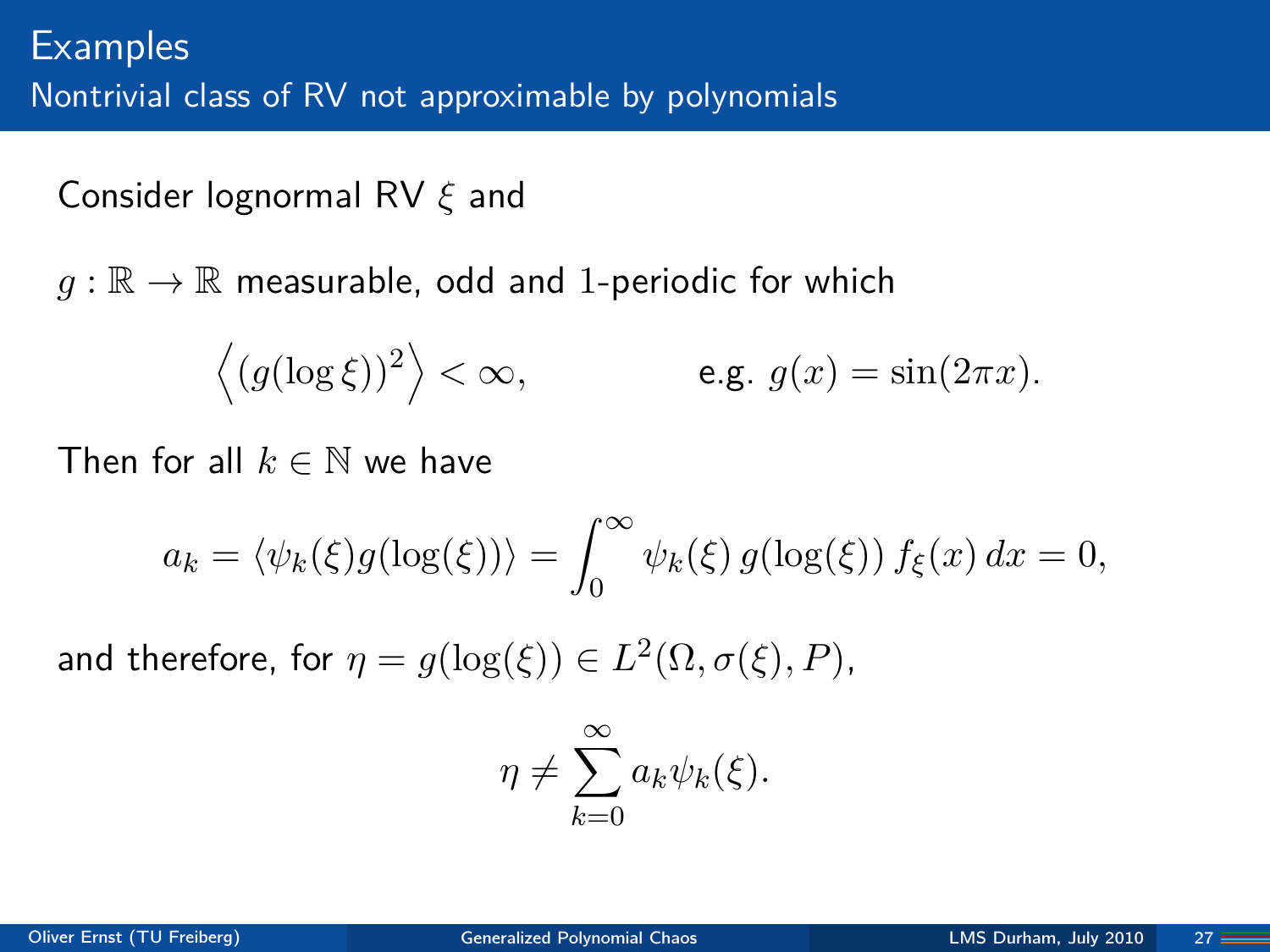Consider RV  $\eta = \frac{1}{5}$ *ξ* , *ξ* lognormal.

Lognormal chaos coefficients of *η* given by

$$
a_0 = \sqrt{e}
$$
,  $a_k = (-1)^k e^{-(k^2+3k-2)/4} \left( \prod_{j=1}^k (e^j - 1) \right)^{1/2}$ ,  $k \ge 1$ .

 $\mathsf{Partial} \ \mathsf{sum} \ \mathsf{of} \ \mathsf{chaos} \ \mathsf{expansion} \ \eta_n := \sum_{k=0}^n a_k \psi_k(\xi) \ \mathsf{can} \ \mathsf{be} \ \mathsf{bounded} \ \mathsf{by}$ 

$$
\|\eta_n\|_{L^2}^2 \le \frac{e^2}{e-1}.
$$

Since  $\|\eta\|_{L^2}^2 = e^2$  remainders of partial sums satisfy

$$
\|\eta - \eta_n\|_{L^2}^2 = \|\eta\|_{L^2}^2 - \|\eta_n\|_{L^2}^2 \ge e^2 - \frac{e^2}{e-1} > 0.
$$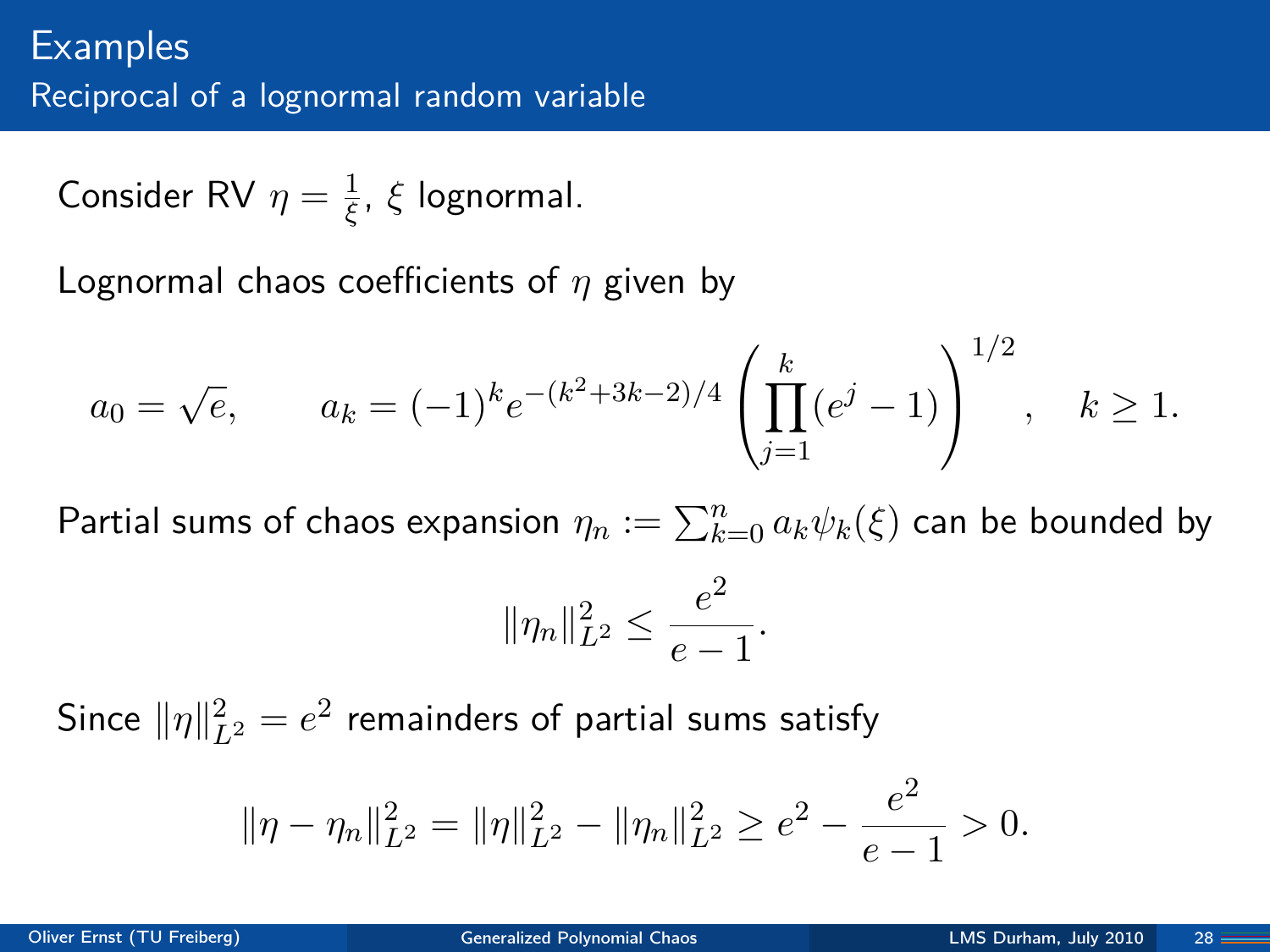Therefore, for  $\eta=\frac{1}{\varepsilon}$  $\frac{1}{\xi} \in L^2(\Omega, \sigma(\xi), P)$ ,  $\xi$  lognormal, we again have

$$
\eta \neq \sum_{k=0}^{\infty} a_k \psi_k(\xi).
$$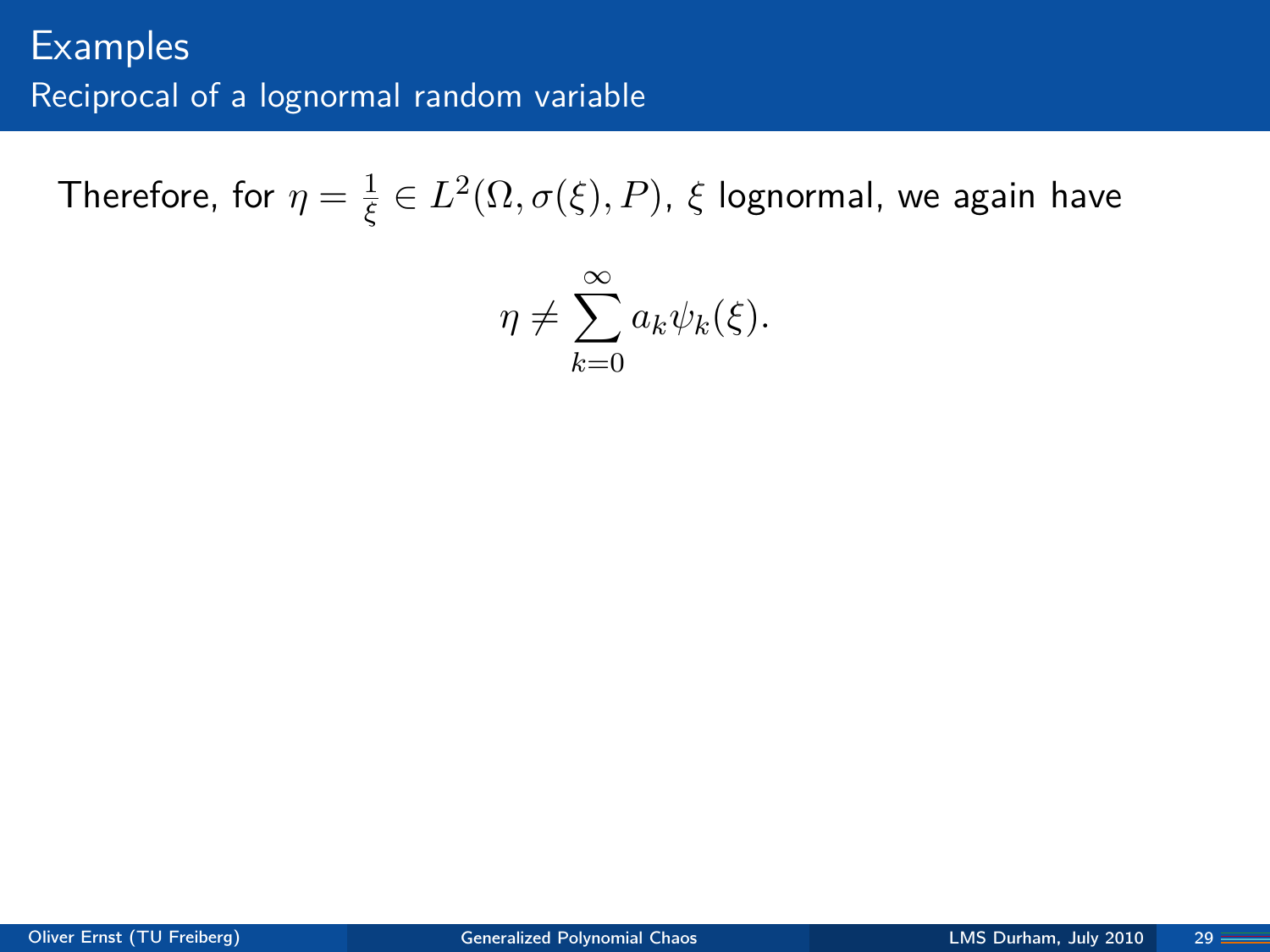Consider 1D diffusion problem on  $D = (0, 1)$ 

$$
-(Ku')' = f, \qquad u(0) = 0, \qquad (Ku')(1) = F,
$$

with  $f, F$  deterministic and  $K = K(x, \omega)$  a random field, with solution

$$
u(x,\omega) = \int_0^x \frac{1}{K(y,\omega)} \left( F + \int_y^1 f(z) \, dz \right) dy.
$$

For  $K(x,\omega) = \xi(\omega)$ ,  $\xi$  lognormal, this becomes

$$
u(x,\omega) = \frac{1}{\xi(\omega)} \underbrace{\int_0^x \left( F + \int_y^1 f(z) \, dz \right) dy}_{\text{deterministic}},
$$

a random field which cannot be expanded in lognormal chaos.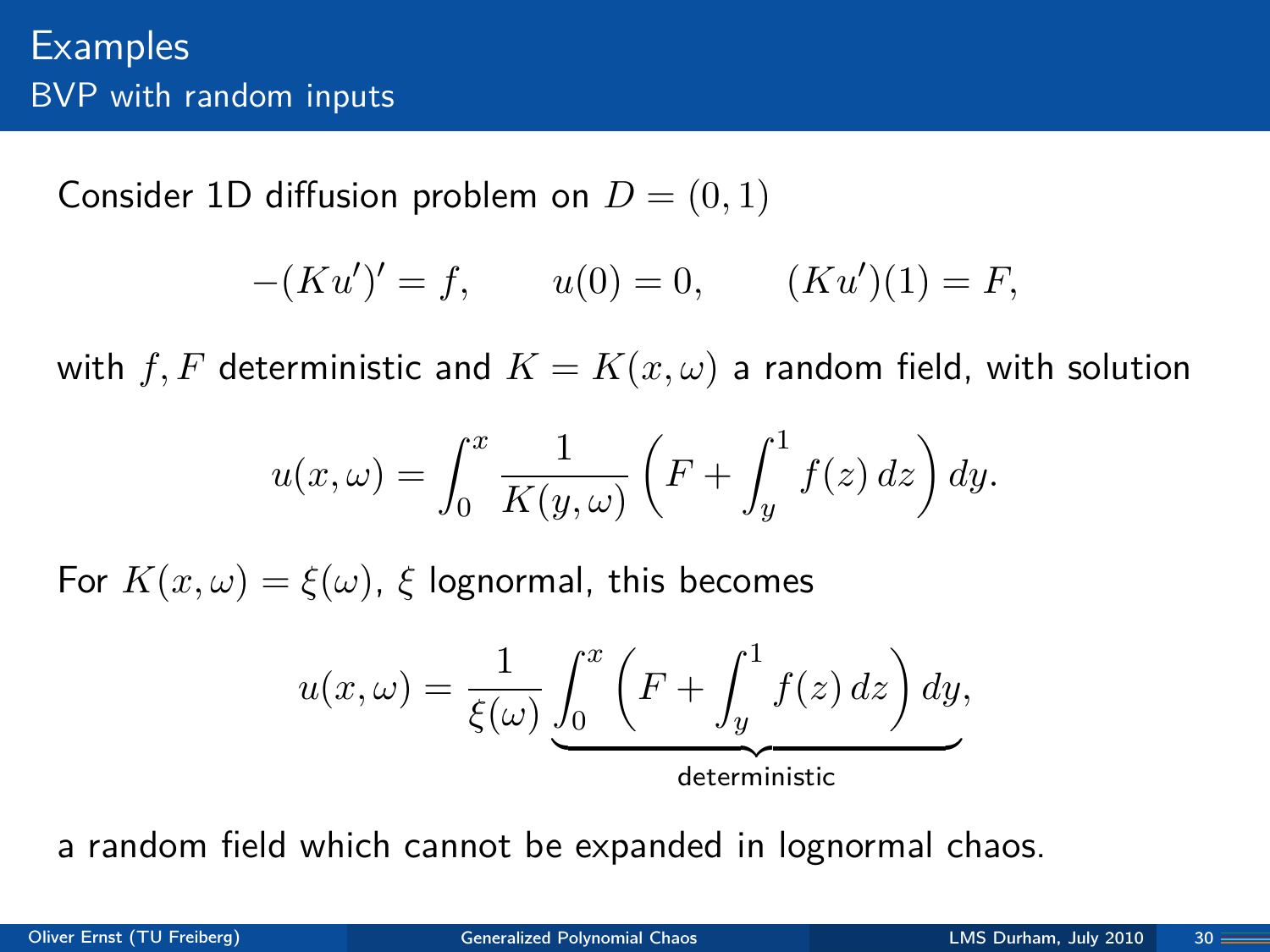Same diffusion problem, now

 $K(x, \omega) = \exp(|\xi(\omega)|x), \quad \xi \sim N(0, 1), \quad x \in (0, 1),$ 

with  $f \equiv 1, K = 1$ .

Distribution of |*ξ*| ("reflected Gaussian") is determinate, therefore associated chaos expansion converges to *u* in mean square.

We thus compare a stochastic Galerkin approximation to the solution of the diffusion problem with spectral element discretization in space combined with

- **standard (Hermite) PC approximation vs.**
- **E** generalized PC approximation using expansion in orthogonal polynomials associated with distribution of |*ξ*| (reflected Gaussian).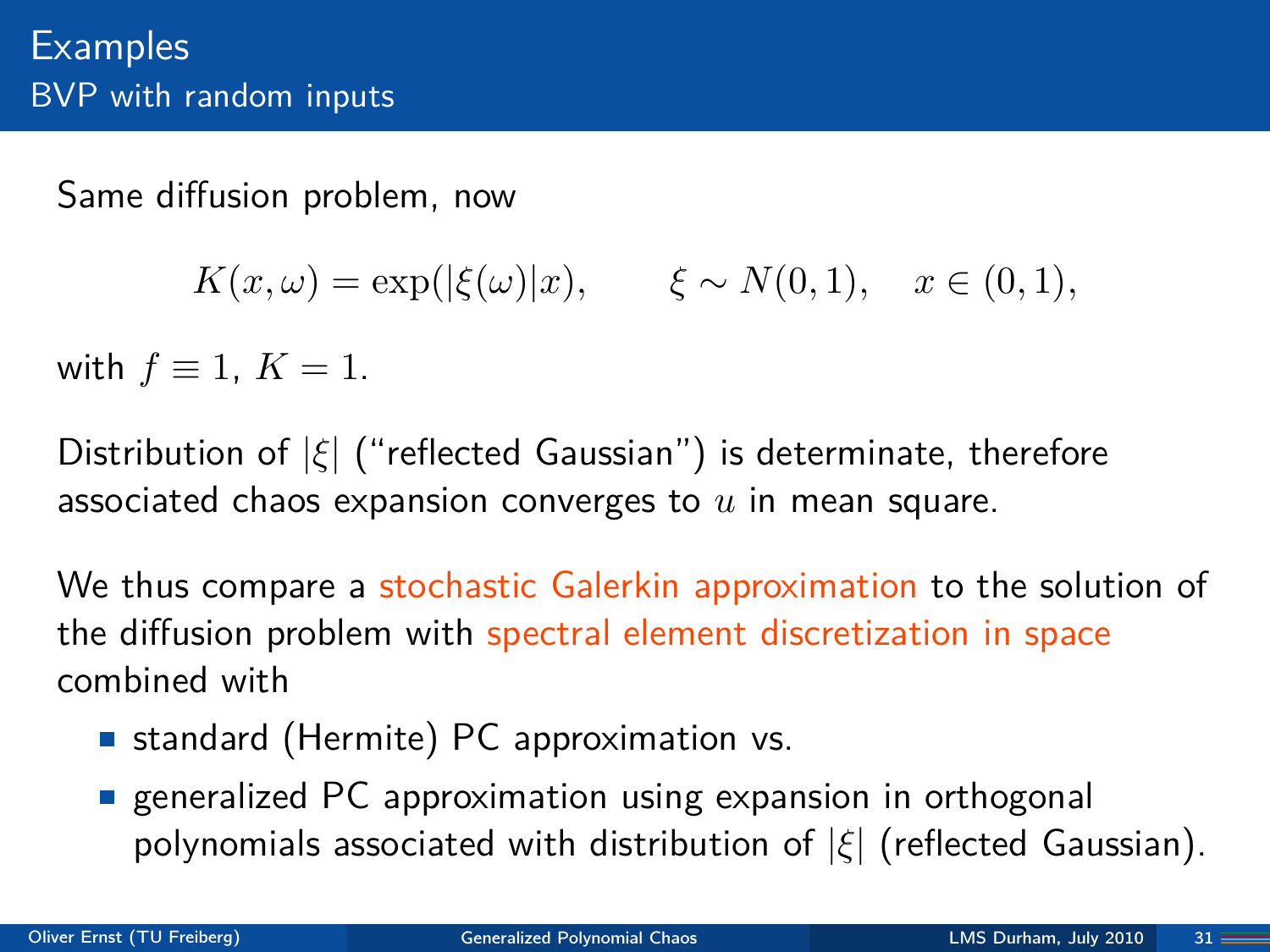## **Examples** BVP with random inputs

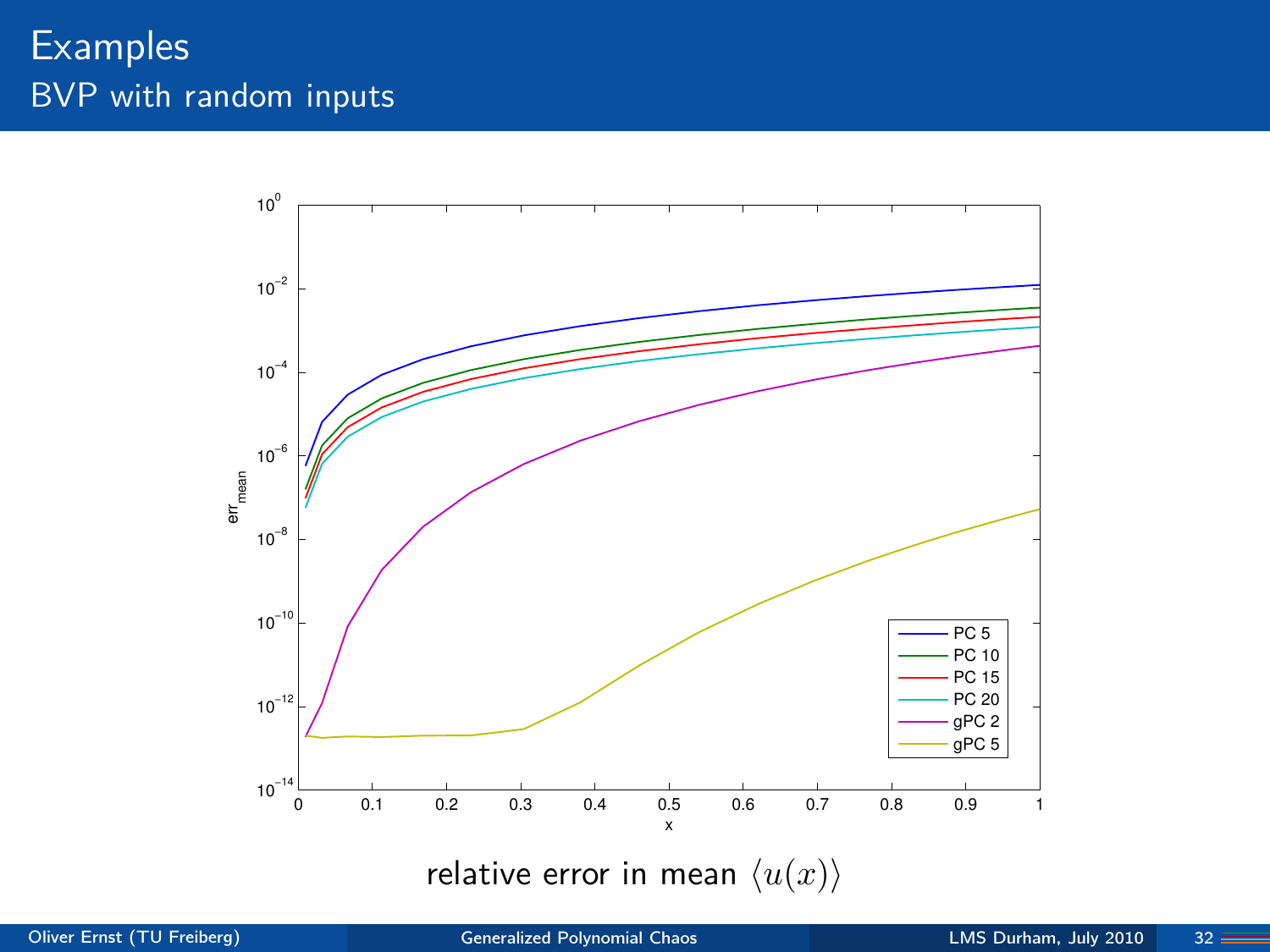#### Conclusion

#### **Summary**

- **Polynomial Chaos expansions are one of many representations for** random variables (and random fields) with finite variance.
- PC central to stochastic Galerkin/stochastic collocation methods for discretizing PDEs with random inputs.
- Generalized PC expansions sometimes more efficient, but underlying distribution must be determinate for polynomials to be dense.
- **Approximability vs. measurability issues.**

#### **Ongoing work:**

- Quantify convergence rates of different GPC expansions
- **Fewer basic random variables vs. more highly nonlinear** transformations.